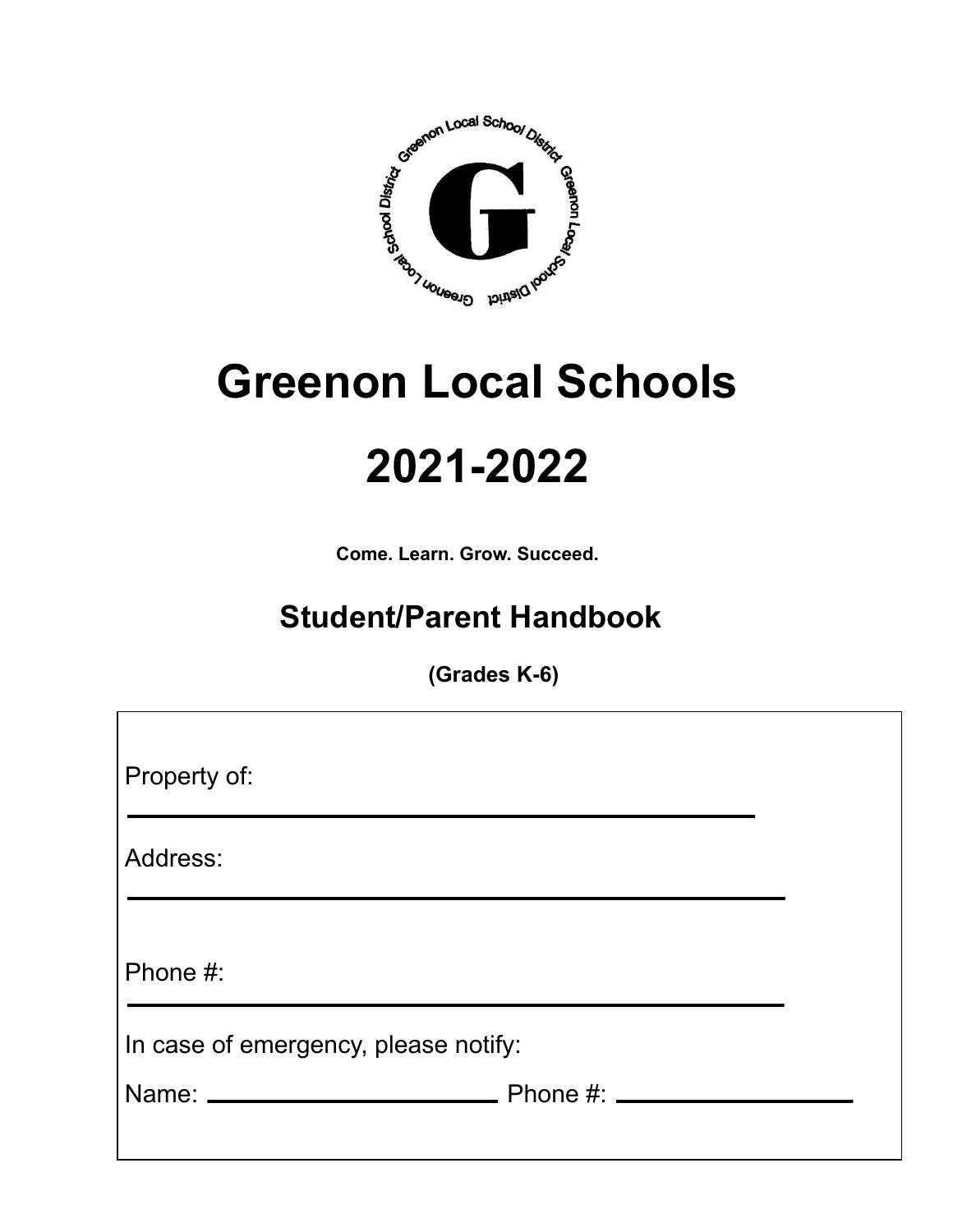**Come. Learn. Grow. Succeed.**

### **Elementary Student/Parent Handbook**

**(Grades K – 6)**

Administering Medicines to Students Anti-Harassment Complaint Coordinators **Attendance** Beliefs and Values Bus Guidelines Cafeteria Calamity Days/Emergency Closings and Delays Computer/Internet Acceptable Use Policy District Grading Scales Elementary Grading Scale Emergency Removal of Students Enrollment Information Equal Educational Opportunity Field Trips Illness and Injury Interrogations and Searches Latchkey Program Make-Up Work Mission Statement Network Etiquette Open Enrollment Parent-Teacher Communications Playground Professional Development Days Prohibition Against Harassment, Intimidation, and Bullying Report Cards/Interim Reports Reporting an Absence Sexual Harassment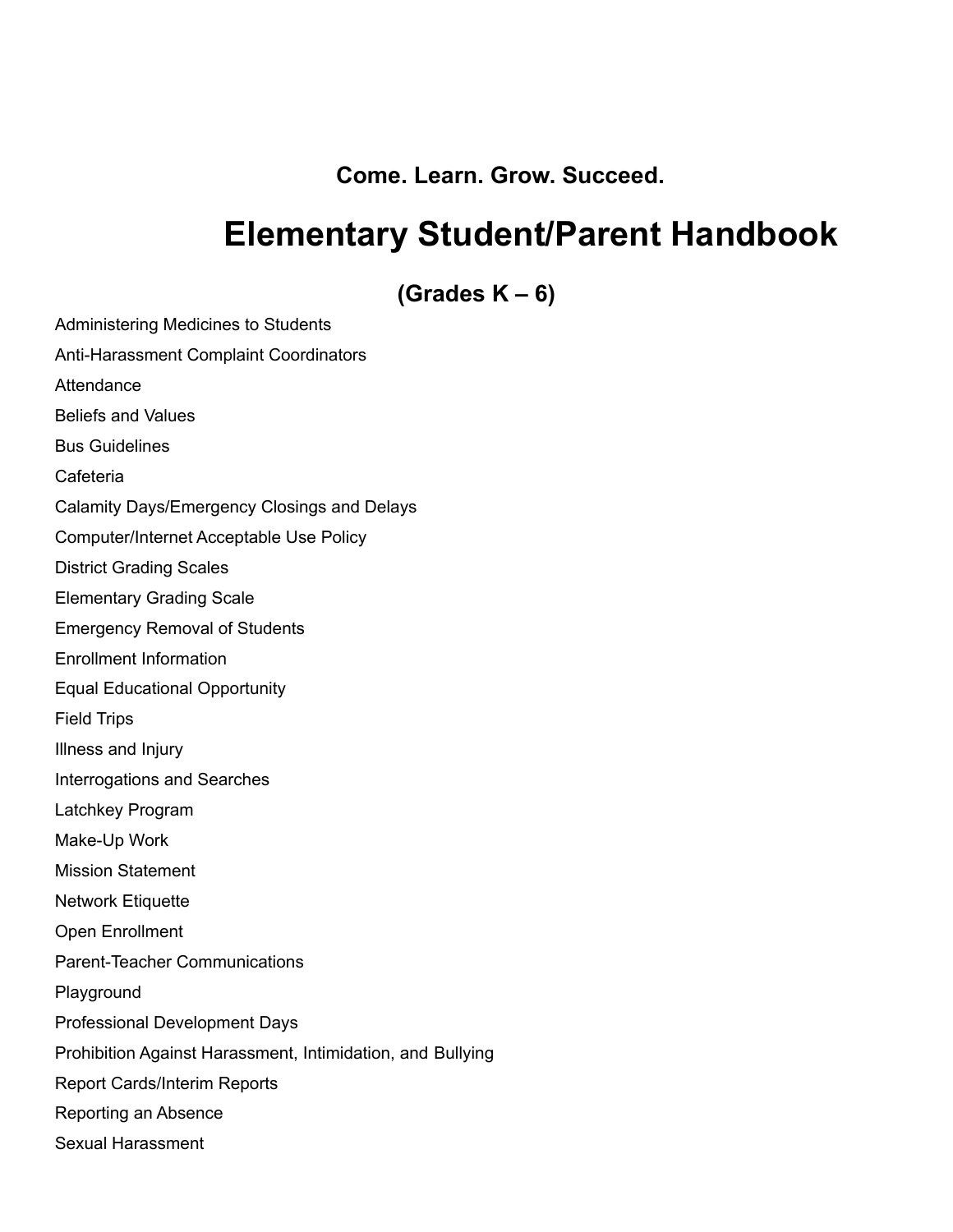Student Code of Conduct Student Conduct on School Buses Student Fees Student Suspension Student Well-Being Textbooks and Library Books Use of the Telephone Vision Visitors Walker/Bicycle Safety

#### **COME. LEARN. GROW. SUCCEED.**

Dear Parent,

This handbook has been prepared to provide you with information about the general policies and procedures at Greenon Elementary.

Please become familiar with the contents of this handbook as it outlines information that is important for both you and your child. Research reflects that the most important factor in your child's education is your involvement, therefore, we encourage you to express an interest in your child's education. Have your child share with you his or her daily activities and you, in turn, should support and assist your child.

Because communication between the home and school is an essential part of your child's education, we ask that you make frequent contact with the school, especially with your child's teacher.

We hope you find this handbook beneficial. Should you have suggestions with reference to the handbook or any aspect of the district, please do not hesitate to contact the Board of Education office.

Sincerely,

*Darrin Knapke*

*Superintendent*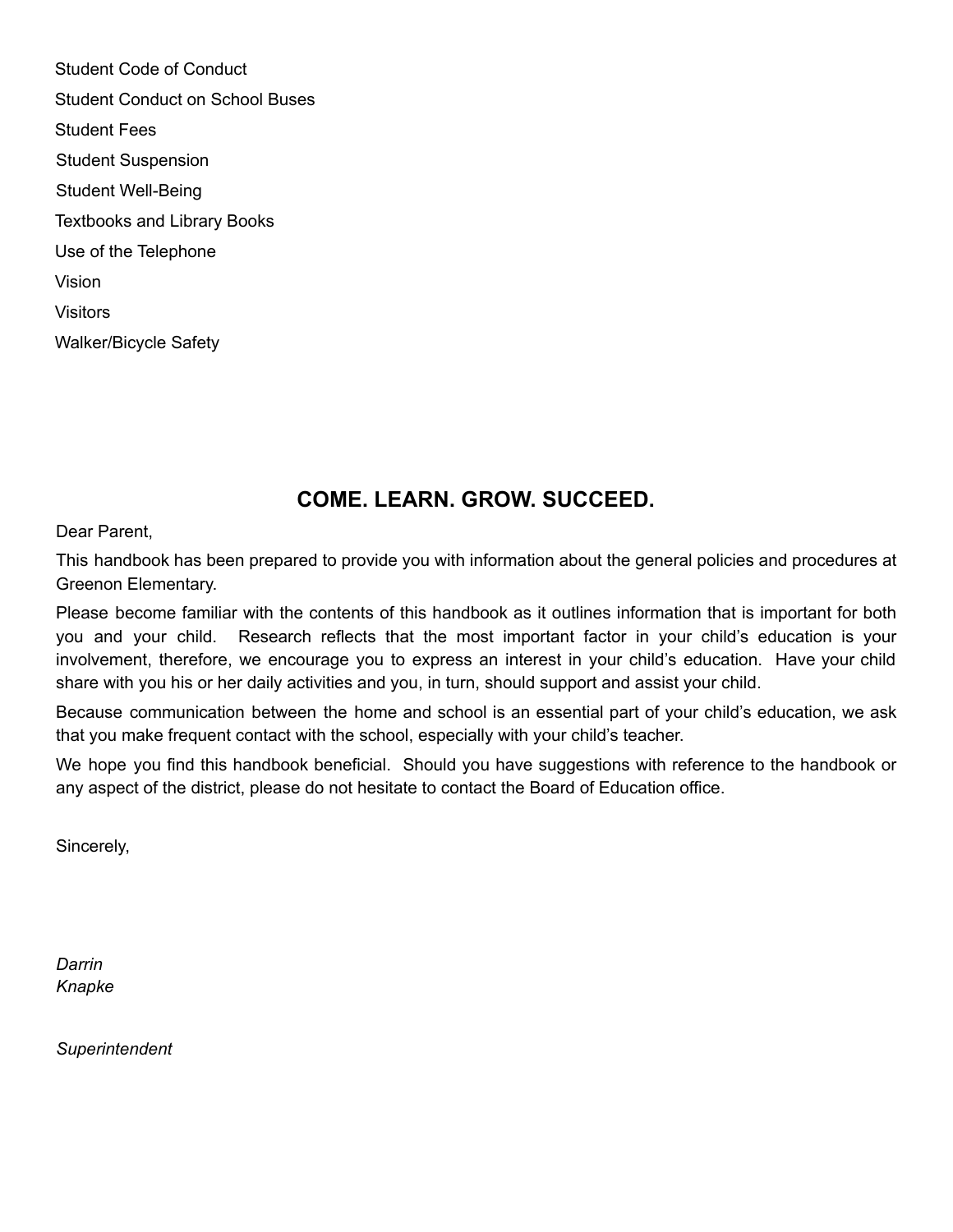#### **GREENON LOCAL SCHOOL DISTRICT**

#### Vision

Greenon Local Schools strive to produce graduates with skills necessary to accomplish their goals and live responsible, *meaningful, and resourceful lives.*

#### Mission

*Greenon Local Schools will provide an educational setting in which students:*

- *• learn through quality instruction that ensures they are career and college ready;*
- *• feel safe and engaged at school;*
- *• develop/apply/practice critical thinking skills to solve real-life problems;*
- *● partner with peers, parents, and the community.*

#### BELIEFS AND VALUES

- ∙ We believe that we must assist all students in becoming self-directed, life-long learners.
- ∙ All students should be career and college ready.
- ∙ All students can learn at a high level.
- ∙ We will provide a safe, quality learning environment for all students.
- ∙ We value, respect, and are accountable to students, parents, staff, and our community.

#### EQUAL EDUCATIONAL OPPORTUNITY

This District provides an equal educational opportunity for all students. Any person who believes that s/he has been discriminated against on the basis of his/her race, color, disability, religion, gender, or national origin while at school or at a school activity should immediately contact the School District's Compliance Officer, Susie Riegle at 937-864-1202.

Complaints will be investigated in accordance with the procedures described in Board policies and procedures. Any student making a complaint or participating in a school investigation will be protected from retaliation. The Compliance Officer can provide additional information concerning equal access to educational opportunity.

#### ANTI-HARASSMENT COMPLAINT COORDINATORS

The following individual shall serve as Anti-Harassment Complaint Coordinator, Susie Riegle, for the School District, hereafter referred to as the Complaint Coordinators.

#### **Greenon Elementary** 937-864-7348 510 S. Enon-Xenia Road Enon, OH 45323

#### PROHIBITION AGAINST HARASSMENT, INTIMIDATION, AND BULLYING

Harassment, intimidation, or bullying behavior by any student/school personnel in the Greenon Local School District is strictly prohibited and such conduct may result in disciplinary action, including suspension and/or expulsion from school. Harassment, intimidation, or bullying means any intentional written, verbal, graphic, or physical act including electronically transmitted acts i.e., Internet, cell phone, personal digital assistant (PDA), or wireless handheld device, either overt or covert, by a student or group of students toward other students/school personnel with the intent to harass, intimidate, injure, threaten, ridicule, or humiliate. Such behaviors are prohibited on or immediately adjacent to school grounds, at any school-sponsored activity, on school provided transportation, or at any official school bus stop that a reasonable person under the circumstances should know will have the effect of:

- A. Causing mental or physical harm to the other student/school personnel including placing an individual in reasonable fear of physical harm and/or damaging of students' personal property; and
- B. Is sufficiently severe, persistent, or pervasive in that it creates an intimidating, threatening, or abusive educational environment for the other student/school personnel.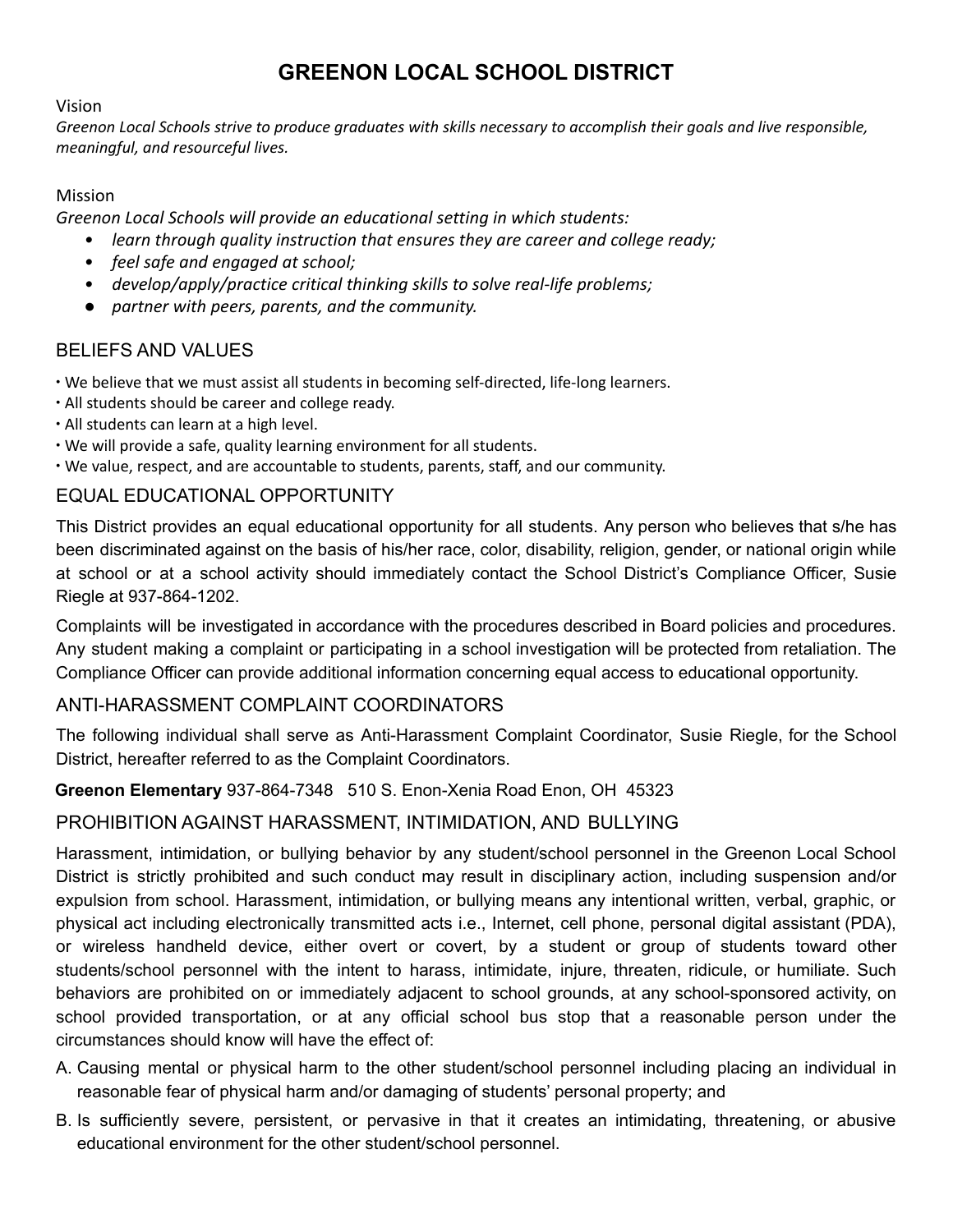C. As delineated in Board Policy 5517, harassment can be based on race, religion, disability status or other protected characteristic. Greenon High School will not tolerate harassment or bullying on the basis of protected characteristics, such as race, color, religion, gender, gender expression, national origin, disability, or sexual orientation.

#### ENROLLMENT INFORMATION

Section 3313.672 of the Ohio Revised Code requires that a pupil, at the time of his/her initial entry to a public or non-public school, shall present to the person in charge of admission the following items:

- 1. A certified birth certificate
- 2. Proof of residency
- 3. Proof of immunizations
- 4. Court papers allocating parental rights or responsibilities, or custody (if applicable)

#### OPEN ENROLLMENT

Interdistrict Open Enrollment – The Greenon Local Board also believes that students who reside outside the Greenon Local School District may apply to attend their school of choice within the Greenon Local School District.

Applications for interdistrict open enrollment are accepted between April 1 and April 30 of the proceeding school year. Applicants must meet certain criteria. Notification of the placement decision will be mailed to the parents.

Applications for interdistrict open enrollment and a listing of criteria is available in the main office.

#### PROFESSIONAL DEVELOPMENT DAYS

The district will have in-service days and early release days in order for teachers to attend important instructional/training meetings. There will be no school for students on in-service days and school will release two hours early on early release days. Please plan ahead for child care arrangements. The in-service days are noted on the annual school year calendar.

#### CALAMITY DAYS / EMERGENCY CLOSINGS AND DELAYS

There are days when it is necessary for the Superintendent to delay the opening of schools or close schools due to unsafe weather conditions or other emergencies. A telephone notification system is the primary means for the district to notify families in the event of a closure or delay. Please ensure that current phone numbers are updated with the school secretary.

#### **ATTENDANCE**

Students are able to enter the building at 8:15 A.M. and must report to their homerooms right away. Students arriving after 8:25 A.M. are considered tardy. Students are dismissed at 3:25 P.M.

School attendance each day is very important. Section 3321.04 of the Ohio Revised Code provides that every parent, guardian, or other person having charge of any child of compulsory school age must send such child to school. The statute governing school attendance is very specific and leaves little option for school authorities to excuse children from school. State law also prescribes punishments for both students and parents, should a student be deemed a habitual or chronic truant by the courts. Greenon Local Schools are obligated by law to report such cases to local authorities.

#### **Excessively Absent**

In December of 2016 House Bill 410 was passed by the Ohio General Assembly to encourage and support a preventative approach to excessive absences and truancy.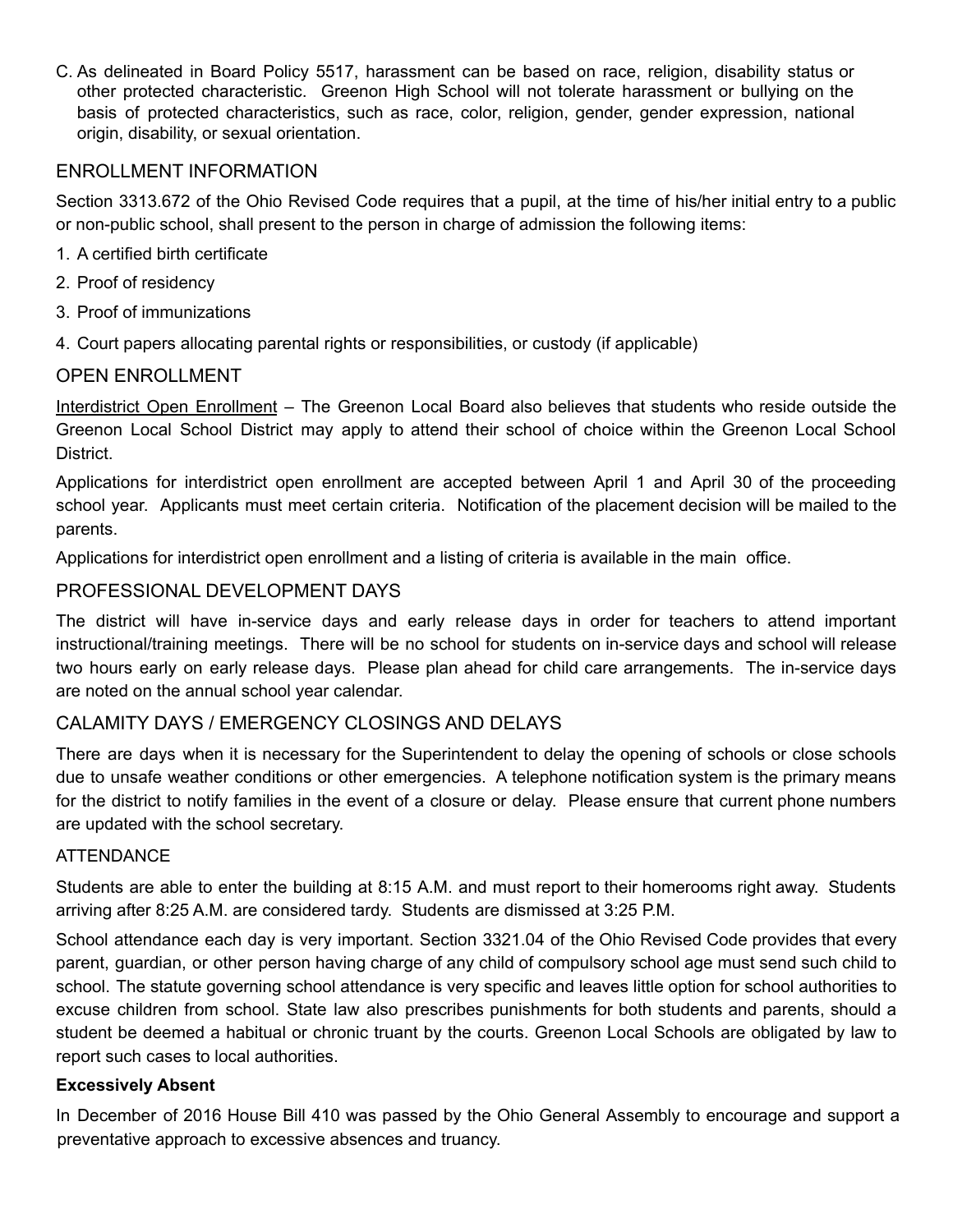State law requires a Truancy Intervention Plan for "Excessively Absent" students and is defined as, "Students absent without legitimate medical excuse for 38 or more hours in 1 school month; or 65 or more hours in a school year".

Definition: Absence of students from school at the request of the parent/guardian and with consent of the school authorities and in compliance with Section 3321.04 of the Ohio Revised Code. The following are considered excused absences: family calamity (bereavement), legal appointment, religious observances, medical appointment, school-sanctioned activity, or such good cause as may be acceptable by the Principal or designee.

**ABSENCES WILL ONLY BE CONSIDERED EXCUSED WHEN ACCOMPANIED BY APPROPRIATE WRITTEN DOCUMENTATION. NOTES FROM PARENTS WITH APPROVED EXCUSE LISTED WILL BE ACCEPTED AS EXCUSED UNTIL A CHILD REACHES THE EXCESSIVELY ABSENT MARK. ANY ABSENCES BEYOND THE EXCESSIVELY ABSENT MARK MUST HAVE A NOTE FROM A DOCTOR FOR ILLNESS, LAWYER FOR LEGAL ISSUES, ETC. OR THEY WILL BE COUNTED AS UNEXCUSED.**

#### **Habitual Truancy**

House Bill 410 also states that when a child reaches 30 consecutive hours, 42 hours in a month, or 72 hours in a school year, of unexcused absences they will be considered "Habitual Truant" from school.

A student is considered truant when his/her absence from school is in violation of the Ohio Compulsory Attendance Laws. Truancy will result in an unexcused absence, possible disciplinary action and/or possible legal action through the court system. Any discrepancies in attendance may be appealed to the building principal.

#### REPORTING AN ABSENCE

Parents of students in grades K-6 must follow this procedure if their child is to be absent from school on that day:

1) A telephone call to the school office must be received no later than 9:30 A.M.

- Greenon Elementary School can be called between 7:30 A.M. and 9:30 A.M. on the day of absence. Messages can be left on the answering machine outside of school hours.
- 2) A note from the parent, doctor, lawyer, etc. confirming absence, along with the reason for absence **must** be received within two days of the student returning to school. All absences are considered unexcused unless accompanied by a written note.
- 3) Failure to follow this procedure may result in disciplinary action for truancy.

Students who are absent from school during the day are not to participate in after school or evening activities. Special circumstances may be left to the Principal's discretion (family funeral, medical emergency, etc.).

**Elementary parents are required to vigilantly assess children for signs and symptoms of Covid-19, including fever or chills, cough, shortness of breath or difficulty breathing, fatigue, muscle or body aches, headache, loss of taste or smell, sore throat, congestion or runny nose, nausea or vomiting, or diarrhea. Elementary parents shall keep children home if they have a temperature above 100 degrees Fahrenheit.**

#### **CAFETERIA**

The cafeteria program is planned to be enjoyed, but not abused. Because of the number of students involved, basic rules of etiquette and courtesy are necessary. Students are expected to display good manners and appropriate behavior at all times.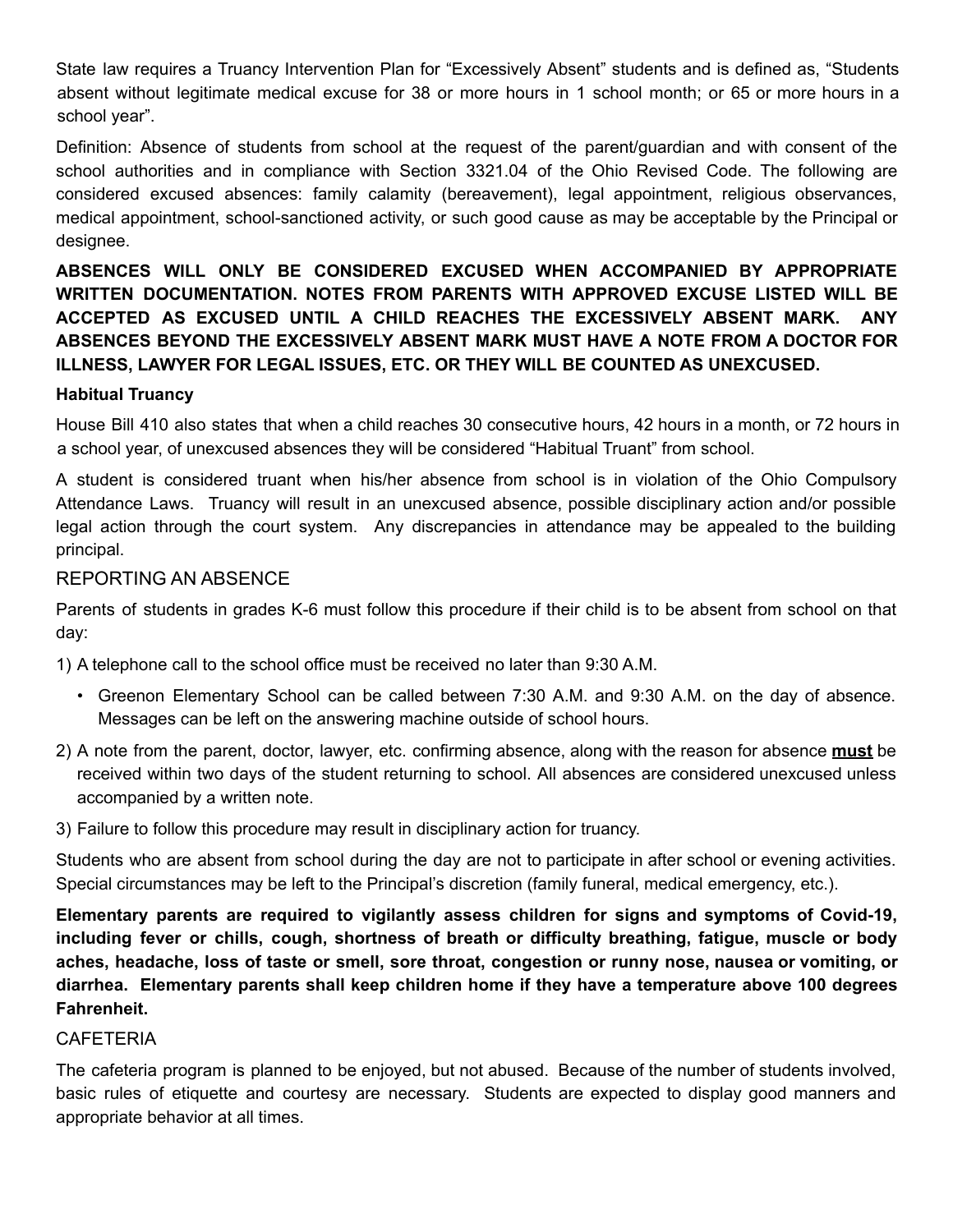Prepaid monthly and/or weekly meals may be purchased. Applications for the Free and Reduced-Price Meal program may be completed via Final Forms. Hard copies can also be requested from the main office. Breakfast and lunch menus are available on our website at: http://greenonschools.org/departments/food\_services

#### LATCHKEY PROGRAM

The latchkey program will be offered to all elementary children, and will continue as long as it is self-supporting. Fees must be paid on a weekly basis, and any delinquent fees that exceed two (2) weeks will result in removal from the program. Students in the latchkey program are under the Student Code of Conduct.

PLEASE NOTE: If there is a delay in the opening of school, the morning latchkey program is cancelled. If **school is closed, the latchkey program will not be available to students.**

#### STUDENT WELL-BEING

State law requires that all students must have an Emergency Medical Form completed, signed by a parent or guardian, and filed in the school office. All parents are asked to supply address, telephone and health information on the Emergency Medical Form. This information helps the school decide what to do when children become ill or have an accident. Parents are asked to keep this information up-to-date. The Emergency Medical Form should be completed online at the beginning of each school year. The Emergency Medical Form should be completed via Final Forms. If you require a hard copy, please contact the main office. Students without an updated Emergency Medical Forms **MAY BE EXCLUDED FROM SCHOOL ACTIVITIES**. Students with specific health needs should submit those needs, in writing and with proper documentation by a physician, to the school office.

#### ILLNESS AND INJURY

All injuries must be reported to a teacher or the office. If appropriate, the injured student will be treated and returned to class. If the injury is serious, attempts will be made to notify the parent and, if necessary, seek emergency medical attention.

A student who becomes ill during the school day should request permission from the teacher to go to the clinic. School personnel will determine if the child should return to class or be sent home. No child will be released from school without parent permission. As discussed above, any student exhibiting signs or symptoms of Covid-19 will immediately be removed to a separate area within the building and will immediately be sent home.

Elementary buildings in the district are serviced by school nurse aides. A nurse may not be available at all times. Office personnel will make home contact based on their best judgment. In situations that are deemed severe, the parents and/or the emergency squad will be called. Periodic vision and hearing checkups are scheduled.

#### ADMINISTERING MEDICINES TO STUDENTS

In those circumstances where a student must take prescribed medication during the school day, the following guidelines are to be observed:

- Parents should determine with their physician's counsel whether the medication schedule can be adjusted to avoid administering medication during school hours.
- Before the student will be permitted to take medication during school hours or to use an inhaler to self-administer asthma medication, Authorization for Prescribed Medication or Treatment, or, Authorization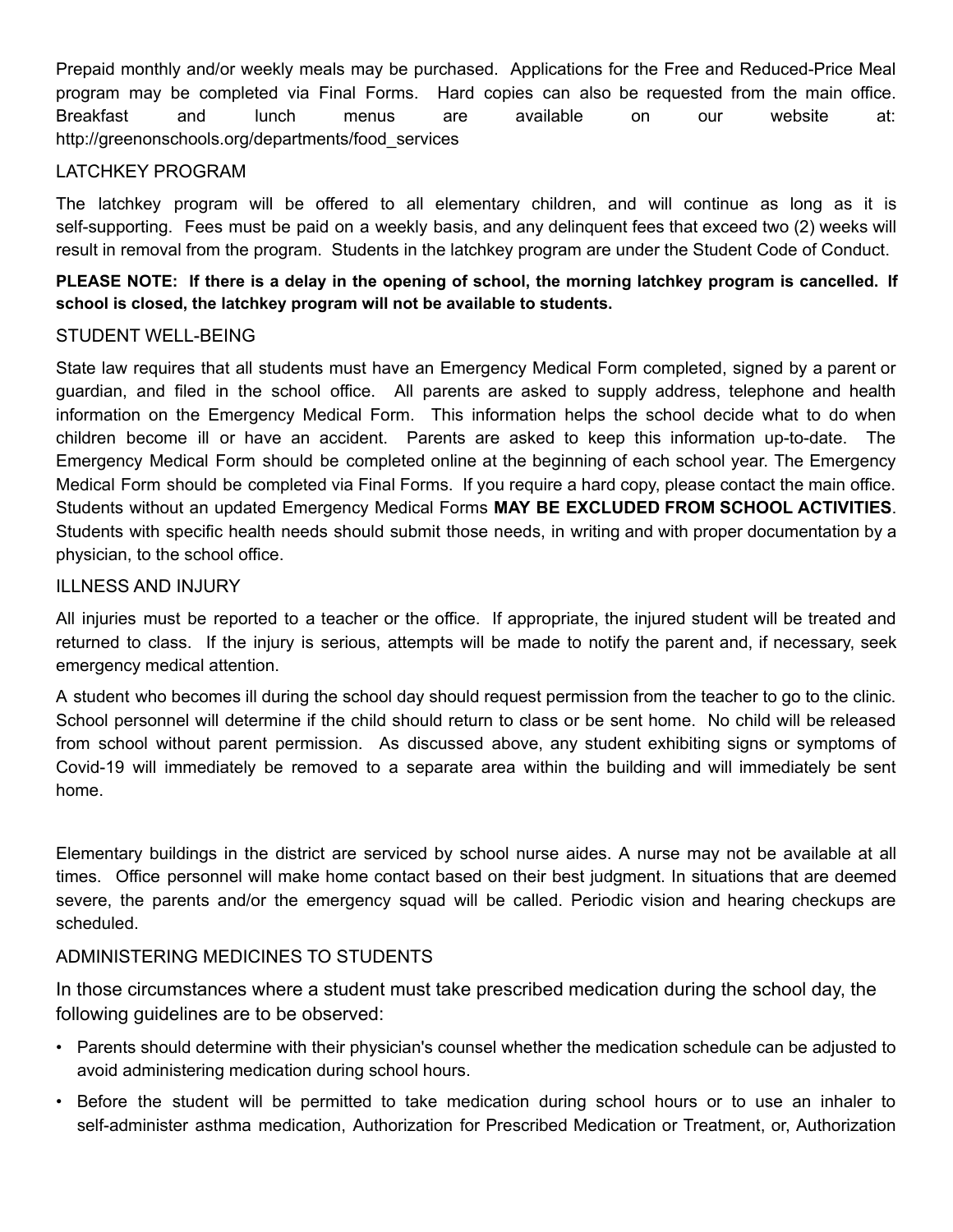for the Possession and Use of Asthma Inhalers, must be filed annually and as necessary for any change in medication order with the school principal and to the School Nurse.

- 1. Authorization for Prescribed Medication or Treatment shall include the following:
	- a. student's name
	- b. medication and dosage or procedure required
	- c. times required
	- d. special instructions including storage and sterility requirements
	- e. date prescribed medication will no longer be needed
	- f. physician's name, address, and telephone number
- 2. Authorization for the Possession and Use of Asthma Inhalers shall include the following:
	- a. the student's name and address
	- b. the names and dose of the medication contained in the inhaler
	- c. the date the administration of the medication is to begin
	- d. the date, if known, that the administration of the medication is to cease
	- e. written instructions that outline procedures school personnel should follow in the event that the asthma medication does not produce the expected relief from the student's asthma attack
	- f. any severe adverse reactions that may occur to the child using the inhaler and that should be reported to the physician
	- g. All medications to be administered during school hours must be registered with the principal's office. Medication that is brought to the office will be properly secured. Medication must be conveyed to school directly by the parent/guardian. This should be arranged in advance. A two to four (2-4) week supply of medication is recommended.
	- h. For each prescribed medication, the container shall have a pharmacist's label with the following information:
	- a. student's name
	- i. physician's name
	- j. date
	- k. pharmacy name and telephone
	- l. name of medication
	- m.prescribed dosage and frequency
	- n. special handling and storage directions
- 3. Any unused medication unclaimed by the parent will be destroyed by administrative personnel when a prescription is no longer to be administered or at the end of a school year.

#### TEXTBOOKS AND LIBRARY BOOKS

Textbooks and library books are provided for students by the district. Since books must last a period of years, proper care is required. In cases of abuse or misuse of books beyond normal wear, or loss of books, fines will be charged. Failure to pay fines, fees, or charges may result in the withholding of grades and credits.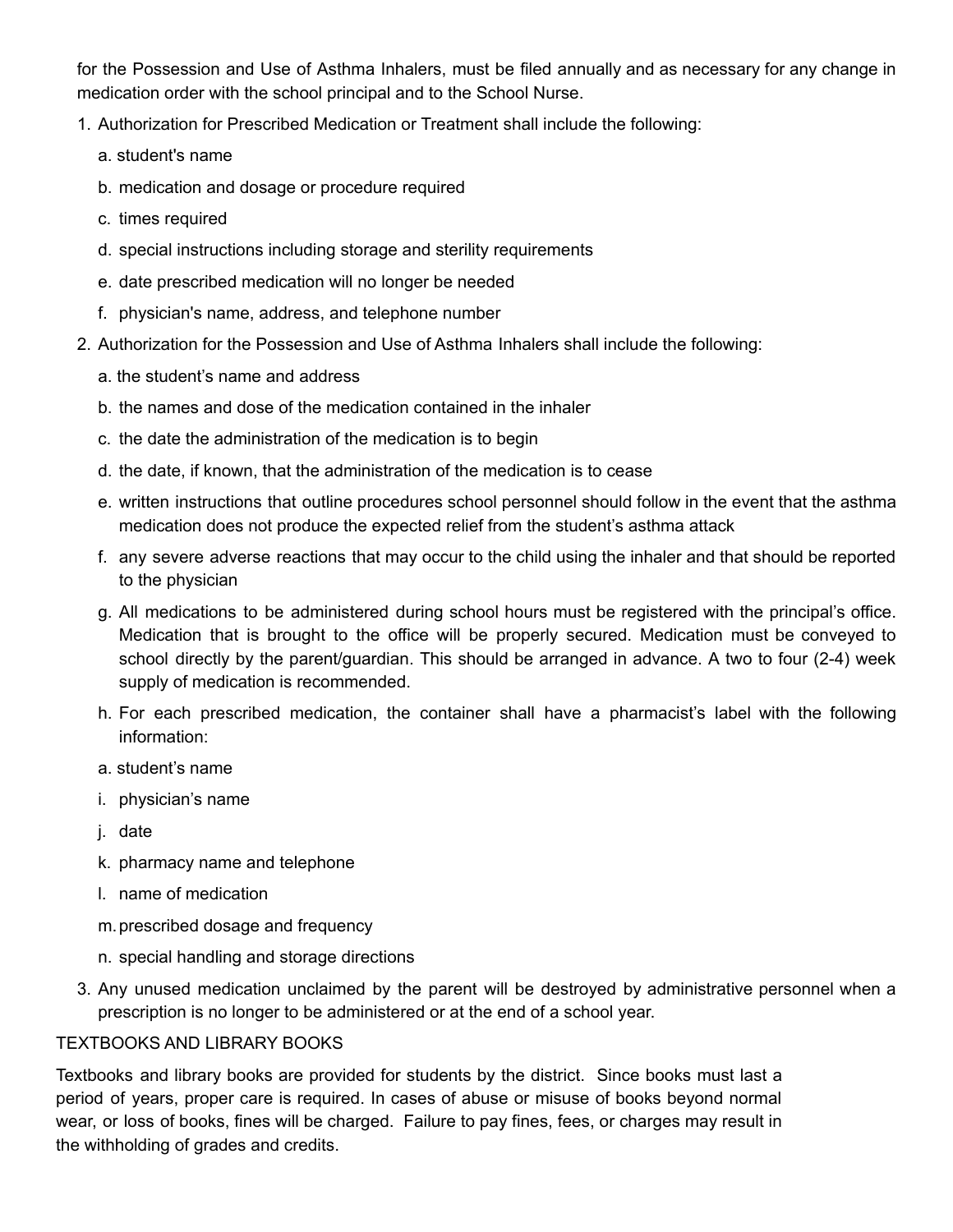#### STUDENT FEES

There is a fee for consumable materials [workbooks, agendas, etc.] used in connection with a student's work at school. Fees vary depending on the grade level. Payment plans may be made with the school principal. Failure to pay fines, fees, or charges may result in the withholding of grades and credits.

#### USE OF THE TELEPHONE

The school telephone is to be used for business purposes and emergency calls only. Messages may be relayed to students as long as the request is reasonable. Children may not use the office telephone except in an emergency. **PARENTS ARE REQUESTED TO ARRANGE THEIR CHILD'S TRANSPORTATION TO AND FROM SCHOOL PRIOR TO THE BEGINNING OF THE SCHOOL DAY.**

#### FIELD TRIPS

Field trips are academic activities that are held off school grounds. No student may participate in any school-sponsored trip without parental or guardian consent and a current Emergency Medical Form on file in the office. Medications normally administered at school will be administered while on field trips. The Student Code of Conduct applies to all field trips. Attendance rules apply to all field trips. While Greenon Local Schools encourage the students' participation in field trips, alternative assignments will be provided for any student whose parent does not give permission for the student to attend. Students who violate school rules may lose the privilege to go on field trips. Students who make poor choices and/or decisions about schoolwork or behavior may be excluded from field trips.

#### MAKE-UP WORK

When a student is absent from school, the student will have the same length of time as the absence to complete makeup work. For example, a pupil who is absent three days will have three days after the student returns to school to complete missed assignments. Students who miss school for vacations will be given an appropriate amount of time to make up work missed. Providing work or assignments prior to vacation will be at the discretion of the principal and teacher.

#### **VISITORS**

We ask that you provide teachers with 24 hours notice if you wish to observe your child at school. Upon your arrival, State Law requires that you report to the office and a visitor's pass will be issued at that time. Any visitor found in the building without a pass shall be reported to the principal. Please be aware that, to help ensure student safety and privacy, parents are not permitted on the playground during recess. If you wish to confer with a member of the staff, you should call for an appointment prior to coming to the school in order to schedule a mutually convenient meeting time. Volunteers are required to complete the Greenon Local School Volunteer packet. Please see the building principal for this information.

#### PARENT-TEACHER COMMUNICATIONS

Parent-school communication is vital to your child's success. Scheduled conferences occur in the fall and winter. You will receive information from your child's teacher concerning the date and time of your conference. If you are unable to meet with us at your scheduled time, please notify the school office. Parents or school personnel may request a conference at any time. Once children arrive at school in the morning and instruction has begun, teachers are not available to talk to parents. We welcome you to write a note, leave a message on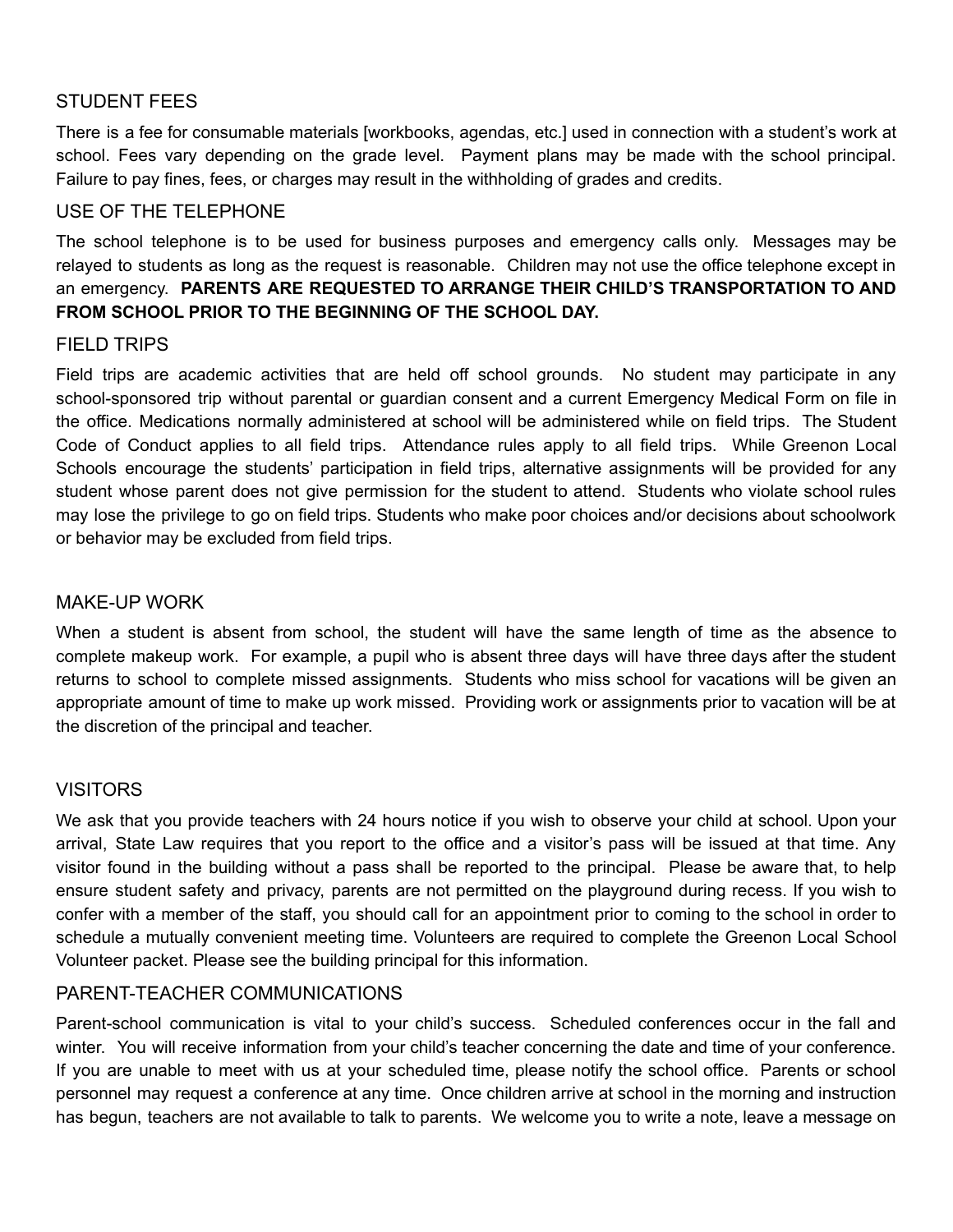voicemail or with the secretary, or email your child's teacher directly. Email addresses for all staff members can be found on the Greenon Local website – *www.greenonschools.org*.

#### GRADES/REPORT CARDS/INTERIM REPORTS

In grades K-6, report cards will be issued four times per year at nine-week intervals. Interim reports may be sent home between grading periods to keep you informed about your child's progress. The purpose of these reports is to improve parent-teacher communication concerning your child's educational growth.

Parents can also access student grades any time using the Progress Book link on the school webpage.

#### DISTRICT GRADING SCALES

Grading Scale (1-6)  $98-100 = A+$  $93-97 = A$ 90-92 =A- $88-89 = B+$  $83-87 = B$ 80-82=B-78-79 =C+  $73 - 77 = C$  $70 - 72 = C$  $68-69 = D+$  $63-67 = D$  $61-62 = D 0-60 = F$ 

#### PRIMARY GRADING SCALE

Kindergarten

 $E =$  Meeting the excellence when achieving the standard

S = Achieving the standard

- P = Progressing towards the standard
- N = Needing improvement towards the standard

Special Areas

 $E = 90-100$ 

 $S+ = 80-89$ 

 $S = 75-79$ 

 $S - 70-74$ 

 $N = 61-69$ 

U=0-60

E = Excellent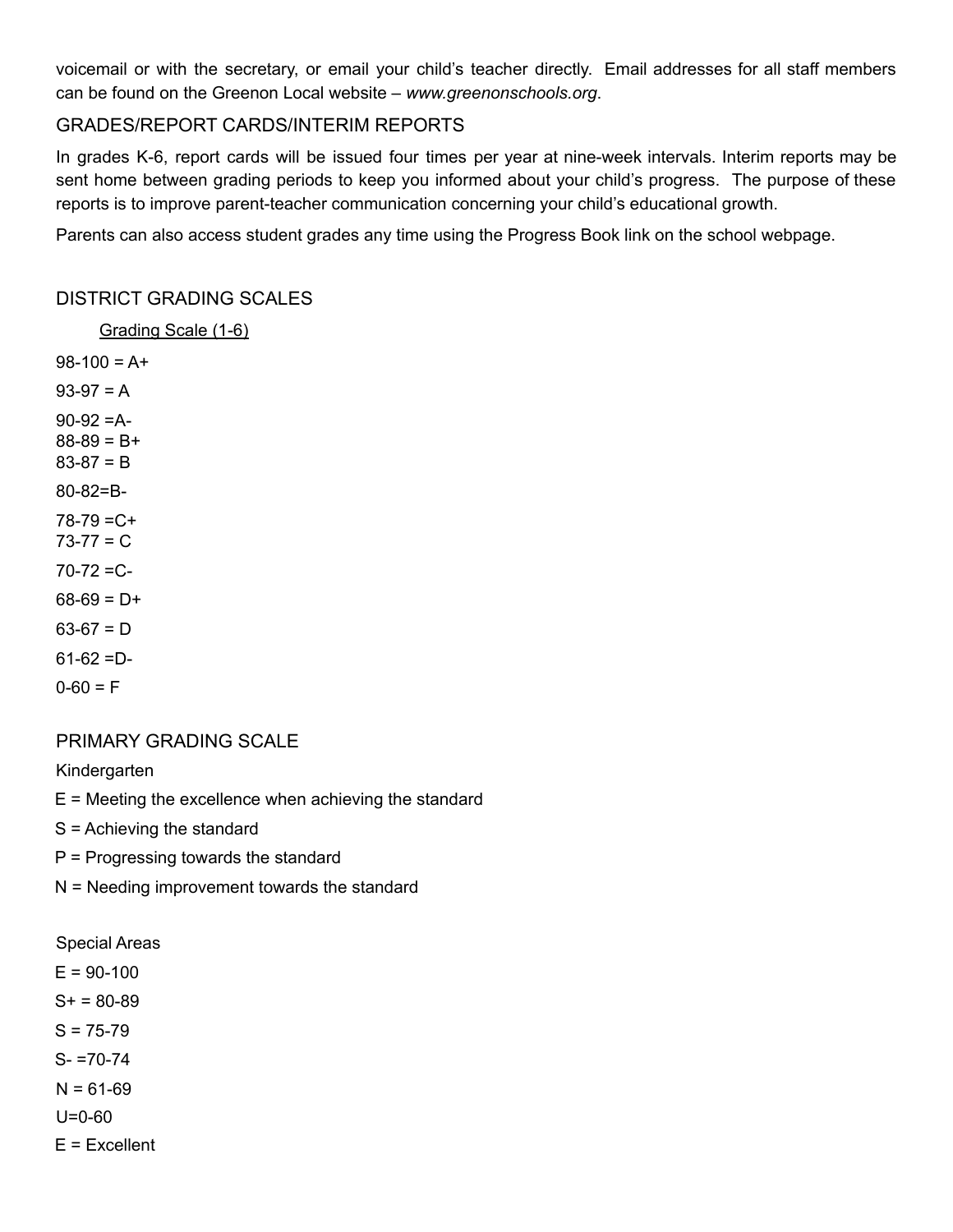S = Satisfactory N = Needs Improvement U=Unsatisfactory

#### STUDENT CODE OF CONDUCT

The Code of Conduct is a general guide for behavior. The goal of any code of conduct is to prescribe the parameters of acceptable behavior and the consequences of disruptive behavior. Student must know what is expected of them and must be aware of what will happen if they fail to follow behavior prescriptions.

Teachers and administrators must be allowed to deal with misbehavior contingent upon such factors as:

- the student(s) involved
- the mitigating and aggravating factors surrounding the behavior
- the seriousness of the offense
- the number of times the offense has been committed
- previous discipline record
- Expectations & Core Values:
- respect
- responsibility
- self-control

#### **Definitions of Disciplinary Terminology**

A.L.C.—Students will be placed by an administrator in an alternate learning center to work on school assignments.

Det.—Detention -- will be held before school, after school, or during recess. These detentions will be assigned by administrators for violation of the Student Code of Conduct.

I.S.S.—In School Suspension -- a student is placed by an administrator in the Administrative Office area to work on school assignments. Students will be monitored by the administrator or his/her designee.

O.S.S.—Out-of-School Suspension -- means the removal of a student from school for a period of up to 10 days for violation of the Student Code of Conduct. Suspensions will be handled by administrators.

Community Service—a student is assigned by an administrator to provide service at the school.

Rec. Exp. – Recommended Expulsion -- Expulsion is the removal of a student for a period ranging from 11 to 80 days, except in the case of a dangerous weapon or knife. In those situations a student may be expelled for a period of one year as defined in Board Policy 5610. This action will be taken as a result of violation or repeated violations of the Student Code of Conduct.

The following code sets forth school rules prohibiting certain types of student conduct, either:

- 1. on District school grounds before, during, or immediately after school hours;
- 2. on District school grounds at any other time when the school is being used by a school group;
- 3. off District school grounds at a school sanctioned activity, function, or event or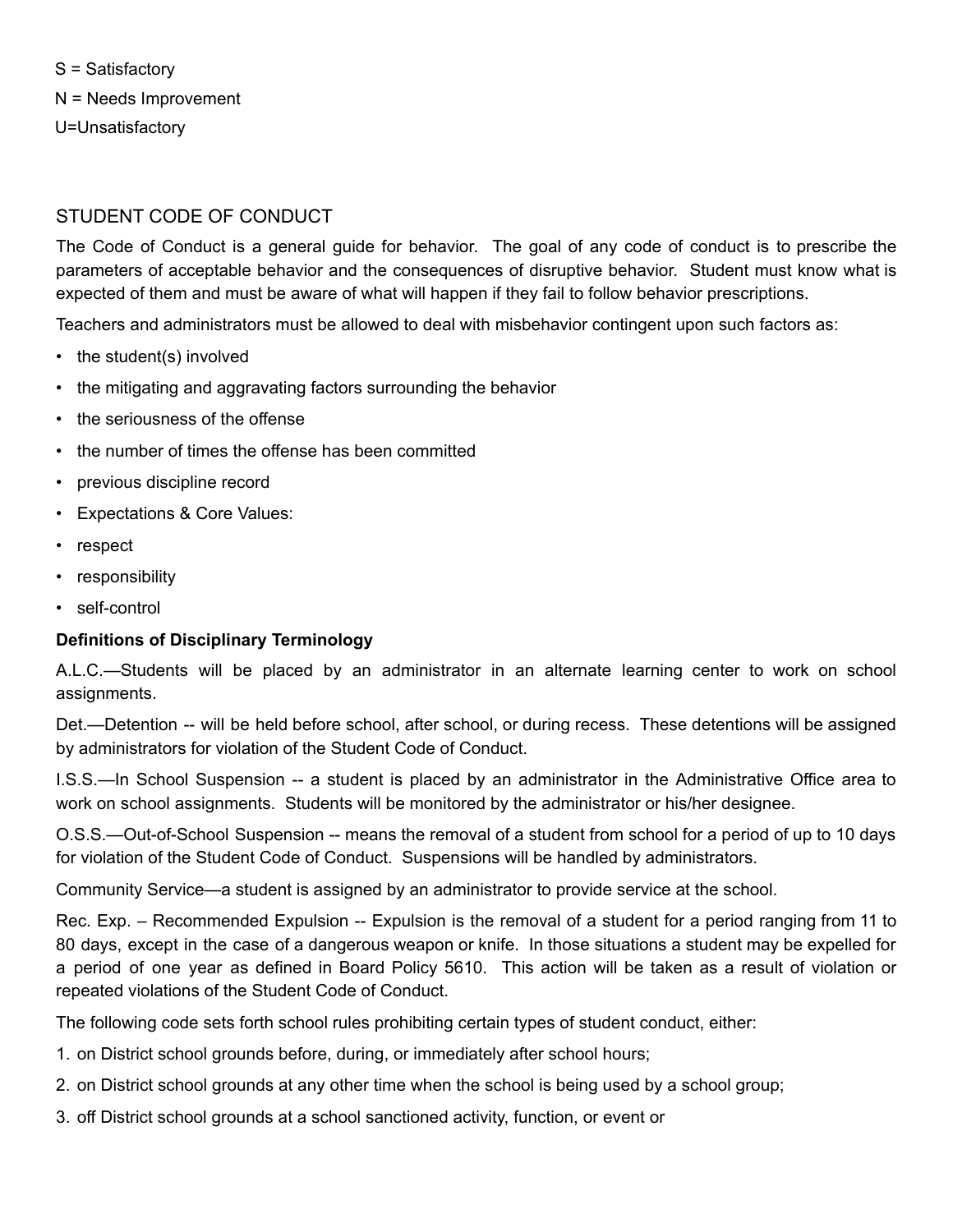4. off District school grounds for a threat, assault, or general abuse of staff member(s) because of school related activities.

A student found to be in violation of any one of these rules may be suspended (in school or out of school) for a period up to 10 days, or be expelled for the remainder of a current semester. It shall be the decision of the proper school administrator after carefully weighing all the facts and circumstances pertaining to an incident of misconduct, as to which corrective measures are appropriate or adequate.

#### **1. ATTENDANCE**

No student shall fail to comply with State attendance laws and District policy, including, but not limited to, truancy from a specific class and tardiness to school, in general, or to a specific class.

#### **2. GENERAL ABUSE OF ANOTHER**

No student shall use, direct, or display in print or electronic networks, words, phrases, gestures, or actions which are considered to be disrespectful, slanderous, degrading, obscene, profane or inappropriate as defined by the majority of our society.

#### **3. UNAUTHORIZED PHYSICAL CONTACT/FIGHTING/VIOLENCE**

No student shall cause or attempt to cause or threaten physical injury or behave in such a way as could reasonably be anticipated to cause physical injury to a school employee, fellow student, or any other person.

Additionally, all students shall comply with any and all social distancing requirements set forth by the District.

#### **4. DAMAGE OR DESTRUCTION OF SCHOOL/PERSONAL PROPERTY**

No student shall cause or attempt to cause damage to school/personal property. This covers District property and the property owned by District employees on or off school property. Legal action may be initiated to collect damage costs.

#### **5. THEFT OF SCHOOL/PERSONAL PROPERTY**

No student shall cause or attempt to steal school/personal property, including that of the District, other students, teachers, administrators, or other school employees. This covers property owned by District employees on or off school property. Legal action may be initiated to collect damage costs.

#### **6. USE AND/OR POSSESSION OF A FIREARM**

Bringing a firearm (as defined in the Federal Gun-Free Schools Act of 1994) onto school property or to any school-sponsored activity, competition, program, or event, regardless of where it occurs, will result in a mandatory (1) year expulsion under Ohio law. This expulsion may be reduced on a case-by-case basis by the Superintendent using guidelines set forth in Board Policy.

Firearm Defined For Purpose Of A Dangerous Weapon - A firearm or dangerous weapon is:

- A. any weapon (including a starter gun) which will, is designed to, or may readily be converted to, expel a projectile by the action of an explosive;
- B. the frame or receiver of any such weapon;
- C. any firearm muffler or firearm silencer; or
- D. any destructive device, which means--
	- 1. any explosive (including fireworks) or incendiary or poison gas-
		- a. bomb
		- b. grenade
		- c. rocket having a propellant charge of more than four ounces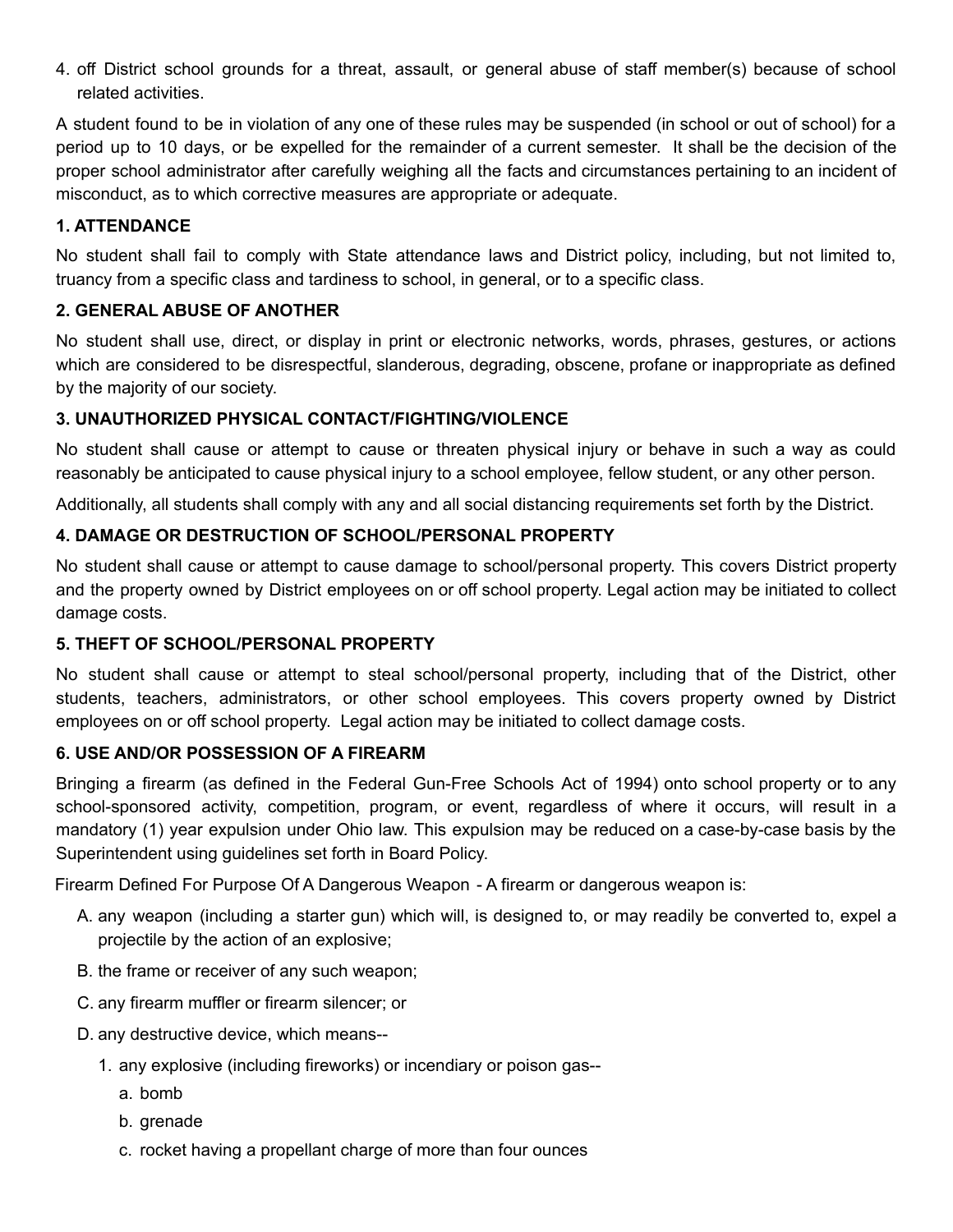- d. missile having an explosive or incendiary charge of more than one-quarter ounce
- e. mine
- f. any device similar to the devices described in the preceding clauses;
- 2. any type of weapon (other than a shotgun or shotgun shell… ) by whatever name known which will, or which may readily be converted to, expel a projectile by the action of an explosive or other propellant, and which has any barrel with a bore of more than one-half inch in diameter and;
- 3. any combination of parts either designed or intended for use in converting any device into any destructive device described in subparagraph 6.A.1. or 6.A.2. and from which a destructive device may be readily assembled.

Section 2923.122 of the Ohio Revised Code makes it a felony to knowingly convey, attempt to convey, or possess any deadly weapon or dangerous ordinance on any property owned by or controlled by, or to any activity held under the auspices of the school.

#### **7. USE AND/OR POSSESSION OF A WEAPON**

A weapon is any device that may be used for an offensive or defensive purpose, including but not limited to conventional objects such as guns, pellet guns, knives, or club type implements. It may also include any toy that is presented as a real weapon or reacted to as a real weapon. Possession and/or use of a weapon may subject a student to expulsion.

Knife Defined- A knife is: any instrument that possesses a pointed or sharp-edged blade of metal or other rigid material and that is designed for, or can be used for, cutting, slicing, piercing, or stabbing. This definition shall include, but is not limited to, straight razors, utility knives, box cutters, ice picks, pocket-knives, switchblades, and buck knives.

#### **8. FAILURE TO OBEY INSTRUCTIONS**

No student shall fail to comply with any reasonable instruction or request of teachers, student teachers, substitute teachers, security personnel, principals, or other authorized school personnel during any period of time when s/he is properly under the authority of such school personnel. Students are not to be in out-of-bound areas or "no standing" areas as designated by maps throughout the buildings. No student shall give false information when requested to give name, address, etc., by a staff member.

#### **9. USE AND/OR POSSESSION OF TOBACCO/NICOTINE**

No student shall smoke or possess tobacco, nicotine, matches or lighters in school buildings or on school property.

#### **10. USE AND/OR POSSESSION OF ALCOHOL**

No student shall use or possess an alcoholic beverage in school buildings or on school property.

#### **11. USE AND/OR POSSESSION OF NARCOTICS OR STIMULATE DRUGS**

- A. No student shall knowingly possess, use or transmit any narcotic drug, hallucinogenic drug, amphetamine, barbiturate, marijuana, inhalant, alcoholic beverage, intoxicant, cigarette wrapping paper, or paraphernalia of any kind. No student shall unlawfully be under the influence of any drug.
- B. No student shall purport to aid or abet the transaction or transference of any stimulant, medication or drug-related substance.
	- This policy encompasses any observation with regard to possession, participation in, or exchange of any money or items.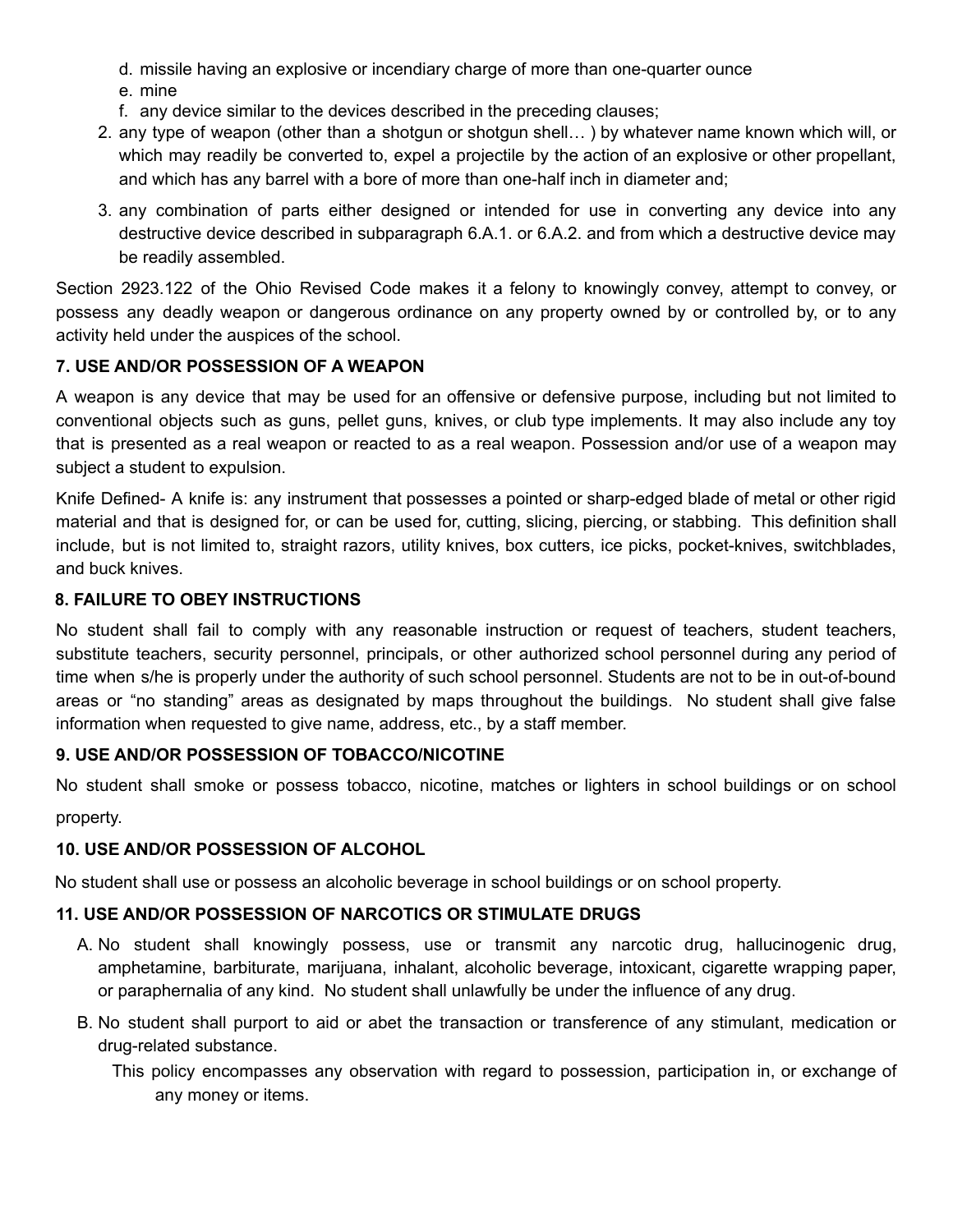C. Look-a-like/counterfeit drugs -- No student shall directly or indirectly represent any counterfeit controlled substance as an illegal or controlled substance. In addition, no student shall possess, consume, make, sell, offer to sell, or deliver any substance known or not known to be a counterfeit drug.

#### **12. DRESS AND GROOMING**

Students of Greenon Local Schools are expected to dress and groom themselves in good taste. Any fashion (outfit, accessory, or hairstyle) that disrupts the educational process or presents a safety risk will not be permitted. Attire and/or appearance that is considered unsafe, unclean, immodest, vulgar, or offensive will not be permitted as deemed by the administration. If a student has selected a manner of appearance that is beyond mere freedom of expression and disrupts the educational process or presents a risk to themselves or others, they may be removed from the educational setting. **The administration reserves the right to question dress, and if necessary, take proper action. Ultimately it is the responsibility of the parent to ensure that their son/daughter comes to school dressed appropriately for the educational setting.**

No student, while attending school or a school related event shall wear or display:

(a)immodest clothing: no bare midriff, pajamas, low-cut blouses, tube tops, halters, open-back tops, bare shoulder, or other dress deemed immodest by administration.

(b)tank tops.

- (c)clothing where underwear is visible (including bra straps); pants are to be worn appropriately and may not be excessively baggy.
- (d)clothing that has rips, tears, or holes.
- (e)clothing and accessories labeled with objectionable material, including references to drugs, tobacco, alcohol, sex, racial discrimination, profanity, and/or offensive pictures. **This includes shirts with inappropriate double meanings, implied messages, or innuendo.** Other clothes deemed inappropriate for a school setting are also prohibited. Determination of objectionable material will be at administrative discretion.
- (f) shorts worn to school must reach the same length as the student's fingertips when hands are placed at his/her side while standing. If a student stands with his/her arms/hands down along their sides and the fingertips extend past the length of his/her shorts they will be deemed too short for school attire.
- (g)hats, bandanas, head scarves, or other head apparel worn or carried anywhere in school during the school day, or clothing that denotes association with a gang (whether it be real or imitated).
- (h)shoes with wheels or retractable wheels.
- (i) any visible piercings other than in the ear.
- (j) students are not permitted to use any products that will dye their hair an unnatural color. Coloring hair blond, brown, red, black is permissible, however, colors such as purple, green, blue, etc. (unnatural) are not permitted. This goes for highlights in the hair as well.
- (k)Student face coverings shall be solid color only and shall not include any objectionable material, which would be noncompliant with this student dress code as addressed above.

#### **13. DISPLAY OF AFFECTION**

Public displays of affection are generally considered in poor taste and have no place in the school. Students involved in such behavior will be asked to discontinue such behavior. If it should persist, then other measures will be taken.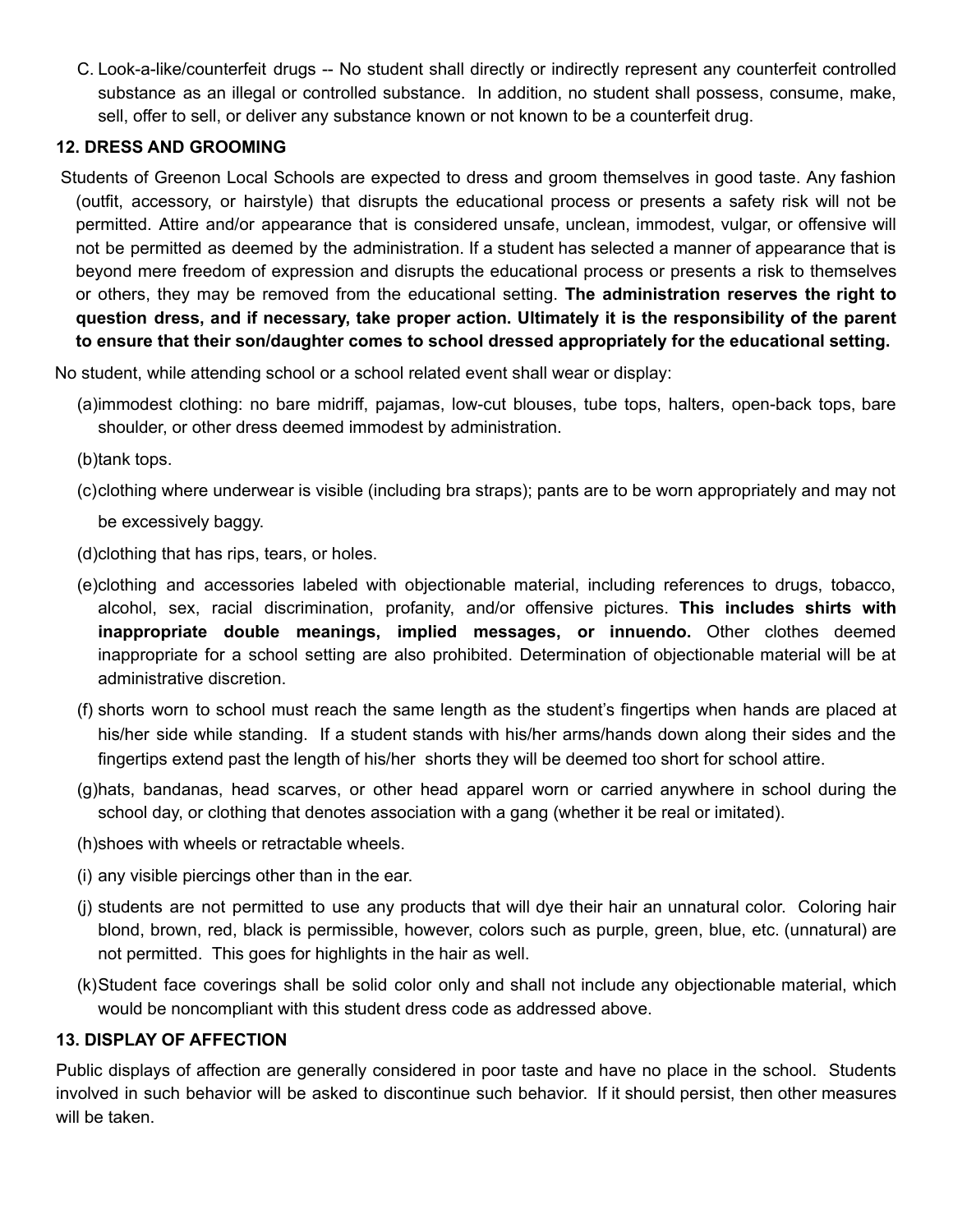#### **14. FALSE ALARMS/BOMB THREATS**

Any threat (verbal, written, or electronic) by a person to bomb or use other substances devised for the purpose of exploding, burning, causing damage to a school building or school property, or to harm students and/or staff is prohibited.

#### **15. STUDENT ACTIVITIES**

No student shall violate the rules or regulations or misappropriate funds of such school activities.

#### **16. HAZING**

No student, including leaders of student organizations, shall plan, encourage, or engage in any hazing. Hazing is defined as conducting any act or coercing another, including the victim, to perform any act of initiation into any student or other organization that causes, or creates a substantial risk of causing, mental or physical harm to any person. Permission, consent, or assumption of risk by the individual subjected to hazing does not lessen the prohibition contained in this policy.

#### **17. CELLULAR PHONES, PERSONAL DATA ASSISTANTS (PDA), RADIOS, OR ELECTRONIC ITEMS**

Students are permitted to possess these devices while at school. The devices must remain off and out of sight during school hours, unless given permission by a staff member for a school related activity or in an emergency. Failure to adhere to these guidelines may result in confiscation of the device and/or additional consequences

#### **18. DISRUPTION OF SCHOOL**

Student displays unwillingness to submit to authority, refusal to respond to a reasonable request, or any act or behavior that disrupts the orderly learning environment or the orderly conduct of a school function.

- A. Cell phone/Electronic Device—see Code of Conduct #17.
- B. Computer/Technology Acceptable Use Policy Violation
- C. Dress Code Violation—see Code of Conduct #12.
- D. Horseplay—no student shall engage in rowdy or boisterous play on school property/during school activities.
- E. Leaving Class/Building Without Permission—leaving without permission of school officials.
- F. Non-Compliance—no student shall be disrespectful or disobey directions of administrators, teachers, substitute teachers, student teachers, teacher aides, bus drivers, or other school personnel who are authorized to give directions.
- G. Plagiarism/Cheating—includes unauthorized use of another's work as one's own; unauthorized copying of information from another student; using another's ideas without giving credit; unauthorized communication before or during quizzes or tests; and failure to follow teacher's quiz/test instructions.
- H. Public Displays of Affection—see Code of Conduct #13.
- I. Use of Profanity/Abusive Language—see Code of Conduct #2.
- J. Bus Violations—see Student Conduct on Buses
- K. Extortion—no student shall by force, intimidation, or undue/illegal power, obtain money or personal property from another student or staff member.
- L. Forgery—no student shall falsely alter a document, including a parent/guardian signature.
- M.Gambling—no student shall participate in gambling of any kind.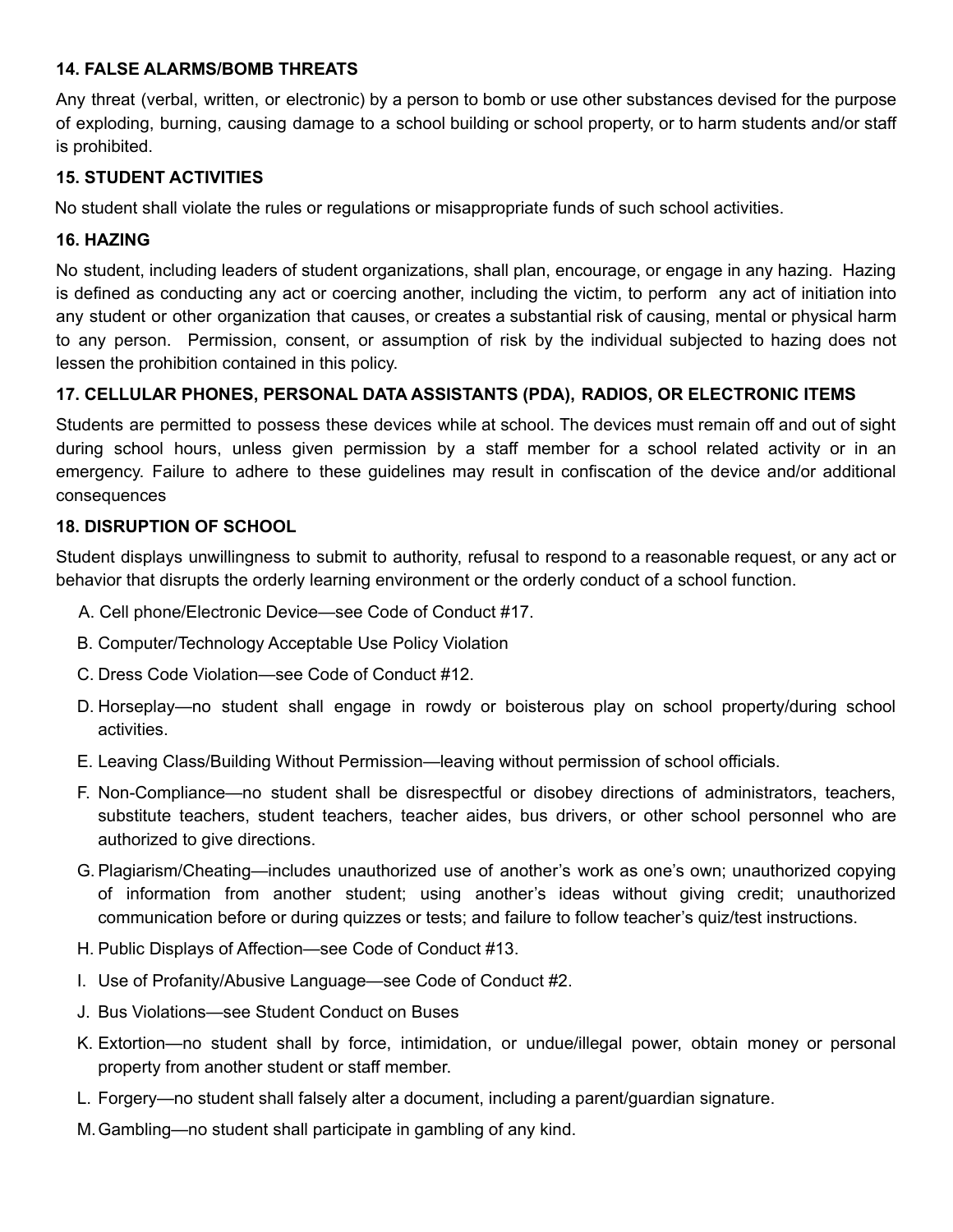- N. Gang Related Activity—no student on or about school or at any school sponsored activity shall wear, possess, use, distribute, display or sell any clothing, medallions or other jewelry, emblem, badge, patch, symbol, insignia, sign, tattoo (whether permanent or temporary), scar or mark, haircut, or other symbols which identify a gang or which are evidence of membership or affiliation in any gang or which otherwise disrupt the academic process. No student on or about school property or at any school-sponsored activity shall engage in conduct or speech, whether verbal or non-verbal (gestures, hand signals, hand shakes, etc.), that shows membership or affiliation in a gang. No student on or about school property or at any school sponsored activity shall use any speech or commit any act or omission which is disruptive, intimidating or threatening, or which tends to arouse fear, alarm, resentment, anger, hostility, or violence, including but not limited to the following gang activity:
- O. Threats—no student on or about school property or at any school-sponsored event shall engage in conduct or use any speech intended to cause another person to believe s/he may be in danger.
- P. Unauthorized Sales—no student shall be involved with any sales except those connected with school activities and/or approved by school administration.
- Q. Other Disruptive Behavior Violation not listed above

#### **19. HARASSMENT AND/OR AGGRESSIVE BEHAVIOR (BULLYING/CYBERBULLYING)\**

The Board encourages the promotion of positive interpersonal relations between members of the school community.Harassment and/or aggressive behavior (including bullying/cyberbullying) toward a student, whether by other students, staff, or third parties, is strictly prohibited and will not be tolerated. This prohibition includes physical, verbal, and psychological abuse, and any speech or action that creates a hostile, intimidating, or offensive learning environment. Individuals engaging in such conduct will be subject to disciplinary action.

#### **20. FIREARM LOOK-A-LIKES**

The use or possession of any item that resembles a firearm, but does not have explosive characteristics of a firearm is prohibited. This may include, but is not limited to, air guns, pellet guns, bb guns, cap guns, or toy guns.

#### **21. UNWELCOME SEXUAL CONDUCT/HARASSMENT**

No student shall use, direct, display words, gestures, or actions which have the purpose or effect of creating an intimidating, hostile, discriminatory, or offensive learning environment on the basis of unwelcome sexual advances, request for sexual favors, or physical contacts of a sexual nature.

#### SEXUAL HARASSMENT

Unwelcome sexual advances, requests for sexual favors, or other verbal or physical conduct of a sexual nature is considered sexual harassment [Board Policy 5517; Title VII of the Civil Rights Act of 1964; and Title IX of the Educational Amendments of 1972].

#### STUDENT SUSPENSION

The Superintendent or the principal may suspend a student from school for disciplinary reasons outlined in the Student Code of Conduct. No period of suspension will be for more than ten (10) school days. The guidelines listed below will be followed for all suspensions, including in-school suspensions.

- 1. The student will be informed in writing of the potential suspension and the reasons for the proposed action.
- 2. The student will be provided an opportunity for an informal hearing to challenge the reason for the intended suspension and explain his/her actions.
- 3. An attempt will be made to notify parents or guardians by telephone if a suspension is issued.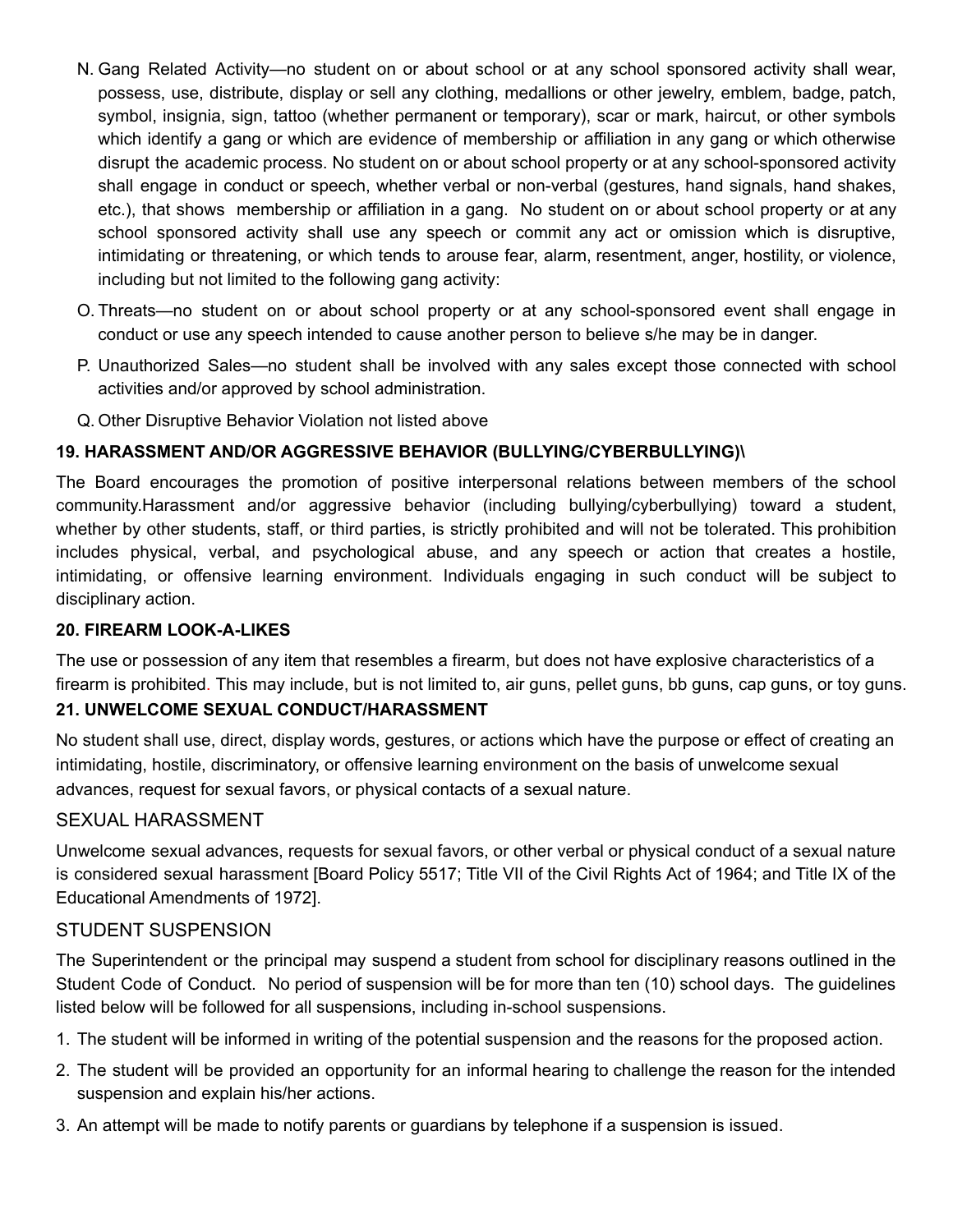- 4. Within twenty-four (24) hours, a letter will be sent to the parent or guardian stating the specific reasons for the suspension and including notice of their right to appeal such action.
- 5. Notice of this suspension will be sent to the:
	- A. Superintendent
	- B. Board Treasurer
	- C. Student's school record

Suspension may be appealed to the Board of Education or its designee.

#### **Appeal Procedure**

Should a student's parent(s) or guardian(s)choose to appeal the suspension, they must do so within ten (10) days of the notice of suspension. The procedure for such will be provided in regulations approved by the Board. A verbatim record will be kept of the hearing which may be held in executive session at the request of the student, parent, or guardian.

#### **Appeal to the Court**

Under Ohio law, appeal of the Board's or its designee's decision may be made to the Court of Common Pleas.

#### EMERGENCY REMOVAL OF STUDENTS

If a student's presence poses a continuous danger to persons or property, or an ongoing threat of disrupting the academic process, then the Superintendent, principal, or assistant principal may remove the student from the premises. A teacher may remove the student from curricular or extracurricular activities under his/her supervision, but not from the premises. In all cases of normal disciplinary procedures where a student is removed from a curricular or extracurricular activity for less than 24 hours and is not subject to suspension or expulsion, due process requirements do not apply. In an emergency removal, a student can be kept from class until the matter of his/her misconduct is disposed of either by reinstatement, suspension, or expulsion.

#### INTERROGATIONS AND SEARCHES

#### **Searches of Student Property by School Personnel**

The following rules apply to the search of school property assigned to a specific student (locker, desk, etc.), and the seizure of items in his/her possession:

- 1. Student lockers and desks, etc. are property of the district; and since random searches have a positive impact on reducing drugs and other criminal activity, it is the policy of the Board of Education to permit the building administrator to search any locker, desk, etc. as the administrator believes is necessary. These random searches may include the use of dogs trained to identify drugs or other dangerous materials. It may also include the use of such devices as metal detectors to identify dangerous weapons.
- 2. There should be reasonable cause for school authorities to believe that articles are kept in the locker, desk, or other storage space whose possession constitutes a crime or rule violation.
- 3. Search of an area assigned to a student should be for a specifically identified item, and should be conducted in his/her presence and with his/her knowledge.
- 4. Illegal items (drugs, weapons, etc.) or other possessions reasonably determined to be a threat to the safety or security of others may be seized by school authorities at any time.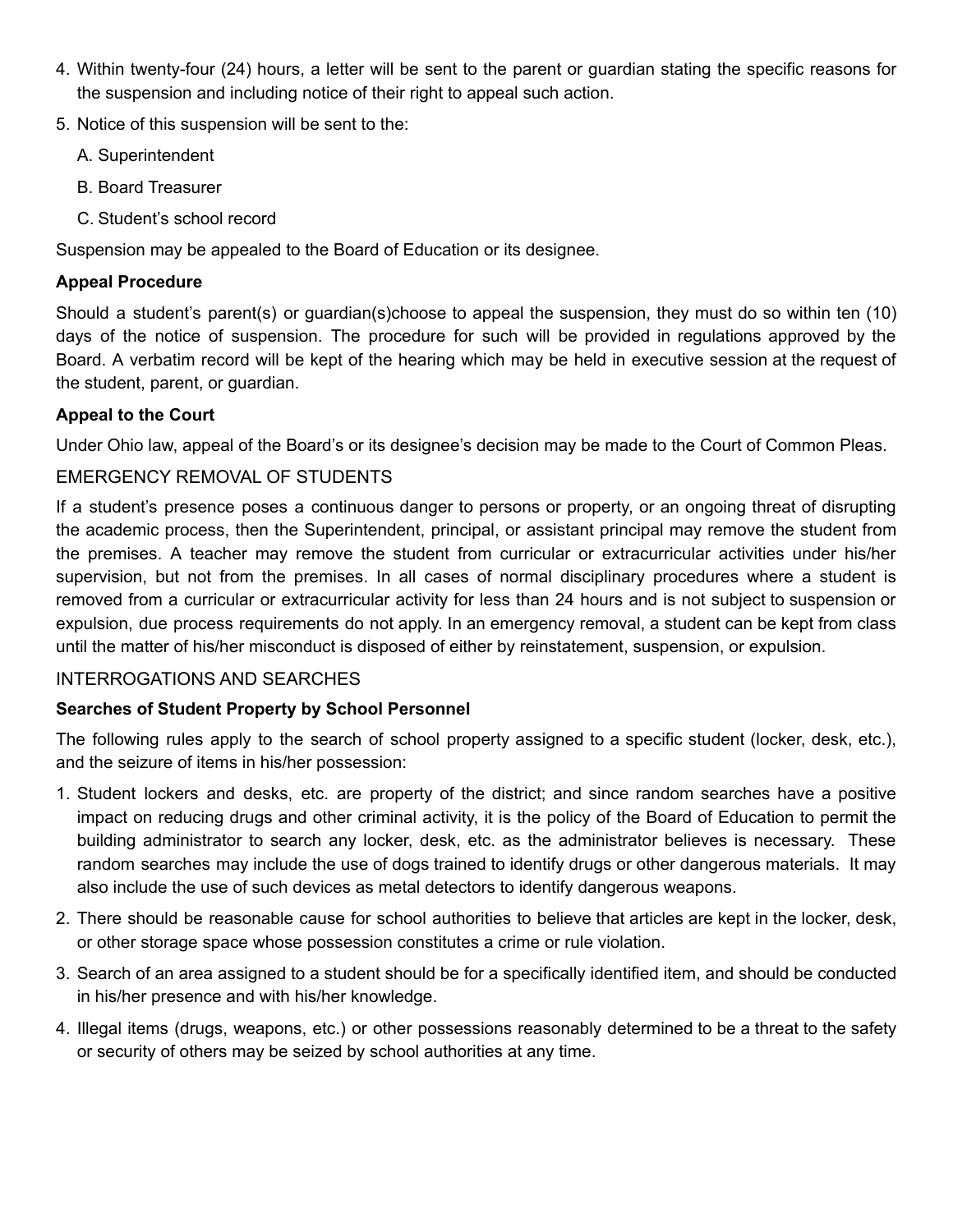#### **Searches of Student's Person or Personal Property by School Personnel**

Principals and their designees are permitted to search the person and personal property (purse, knapsack, gym bag, computer disks/files, etc.) of a student when there is reason to believe that evidence will be obtained indicating the student's violation of either the law or school rules. The following rules apply in such cases:

- 1. There should be reasonable cause to believe that the search will result in obtaining evidence that indicates the student's violation of the law or school rules.
- 2. When possible, searches will be conducted by an administrator with another staff member present who is the same gender as the student.
- 3. Parent(s)/guardian(s) of a minor student who is the subject of a search will be notified of the search, as well as the reason(s) for the search, as soon as possible after completion of the search.
- 4. Where evidence indicating that a student has violated the law is uncovered, law enforcement officials shall be notified.

#### **Searches of Student Property by Police**

A proper search warrant is required for any search of a student's personal property kept on school premises. However, if the police have reason to believe any item that might pose an immediate threat to the safety or security of others is kept in a student locker, desk, or other storage space, searches may be conducted without a previously issued warrant.

#### **Interrogations by Police**

The schools have legal custody of students during the school day and during hours of approved extracurricular activities. It is the responsibility of the school administration to try to protect each student under its control. Therefore:

- 1. Whenever possible, police officers should contact and/or question students out of school. When it is absolutely necessary for an officer to make a school contact with a student, the school authorities will bring the student to a private room and the contact will be made out of the sight of others as much as possible.
- 2. The school principal must be notified before a student may be questioned in school or taken from a classroom.
- 3. If possible, the parents or legal guardian of the student to be interviewed should be notified by the police before the student is questioned so that the parents may be present if they so desire.
- 4. To avoid possible criticism, a school official will request to be present when an interrogation takes place within the school.
- 5. When it is necessary to remove a student from school, after notifying the school principal, the police authorities should notify the parents. If the circumstances make it impossible for the police to make this notification to the parents, the school should do so.
- 6. The police department may be notified by the school principal if a student is involved in activity that may be considered criminal. When the school learns of this involvement, it should notify the juvenile officer or detective bureau of the police department. The school should not attempt to handle situations that are properly in the realm of the police.

#### STUDENT CONDUCT ON SCHOOL BUSES

- 1. School bus transportation is a privilege in K-6. In order to maintain this privilege, students must abide by all safety and conduct rules.
- 2. Students shall be assigned a bus, and shall ride that bus to and from school with the exception of the following: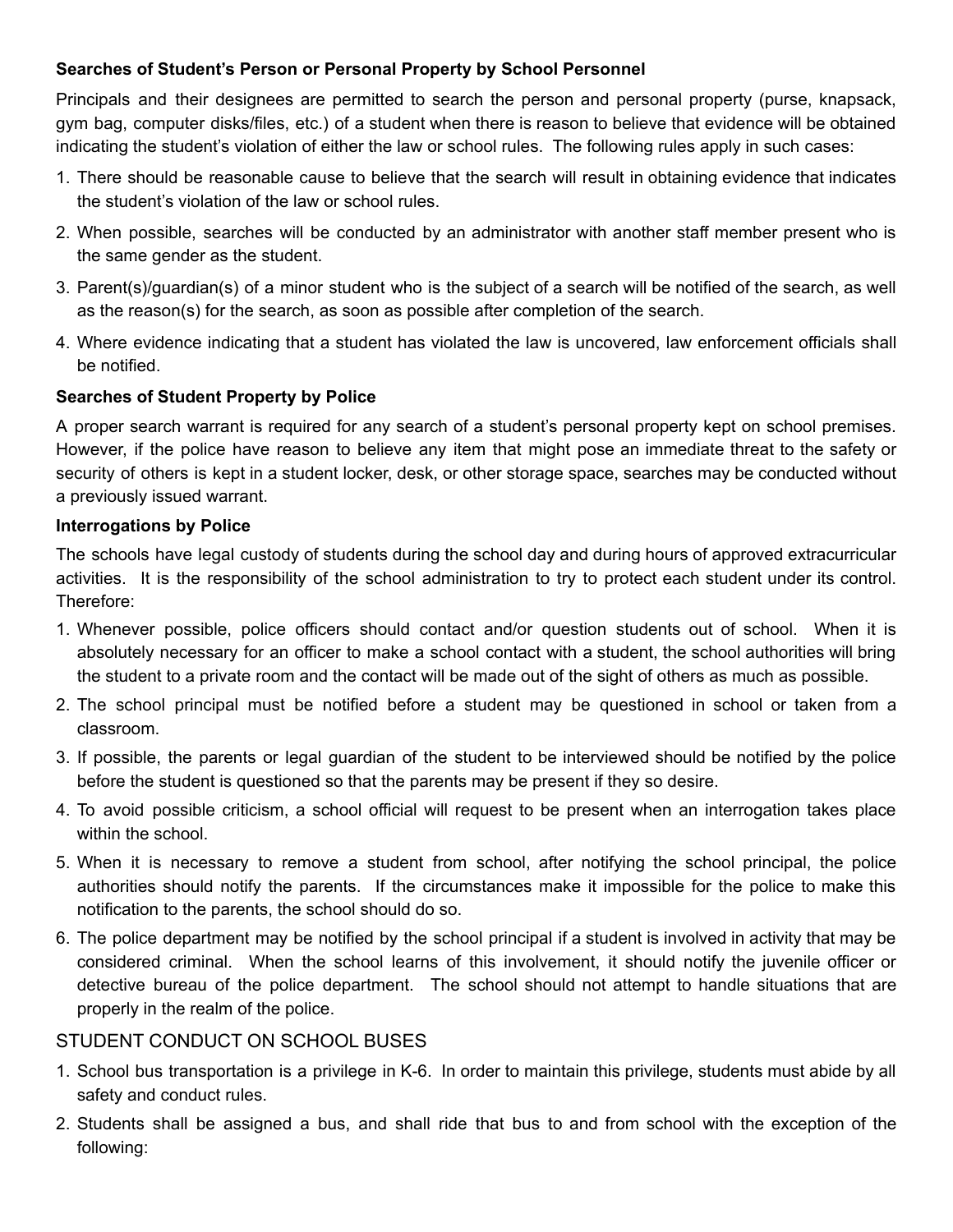- Parents shall provide transportation when students are held for detention.
- Unassigned students may not ride a bus without written permission of both their parent and principal.
- Students may not be discharged at any point other than their regular stop without written permission from both their parent and principal.
- 3. Parents are responsible for the safety and conduct of students while going to and from the pick-up points and for having their children meet the bus on schedule.
- 4. Parents shall be responsible for any damage to a bus by their child(ren).
	- Smoking or use of any tobacco product is not permitted on the bus.
- 5. Students are not permitted to bring the following items onto the bus:
	- Firearms; Knives; Ammunition; Explosives (to include fireworks); Animals (unless prior special permission is given); Matches or tobacco; Squirt guns; Alcohol; Glass bottles or containers; and Other dangerous objects or materials
- 6. Students may possess cellular phones, but they may only be used with special permission from the driver and/or coach. Devices used to play music are permitted if headphones are used. Items are the sole responsibility of the owner.
- 7. Bus drivers have the authority to enforce the established regulations for bus/vehicle conduct. Disorderly conduct or refusal to submit to the authority of the bus driver will be sufficient reason for refusing transportation service to any student. A student may be suspended from school bus/vehicle riding privileges for all or part of a school year for any violation of the established regulations for bus conduct and/or for conduct occurring on the bus/vehicle in violation of the Student Code of Conduct/Student Discipline [Board Policy 5610.04].
- 8. All students are expected to comply with any and all requirements and standards set forth for reducing the spread of Covid-19.

#### BUS GUIDELINES

Please remember these important guidelines when your child rides a bus to and from school:

- All students are to be outside waiting at their assigned bus stop for their bus at least 5 minutes before the normal pick-up time.
- All students must ride the bus assigned by Greenon Local Schools.
- If your child needs to ride a different bus, or get off at a different stop on the same bus, the parent/guardian must make arrangements with the bus garage.
- Phone calls to the bus garage for bus changes should only be made for rare emergencies. No changes will be made after 10:00 a.m.

#### WALKER/BICYCLE SAFETY

Please stress the following safety precautions to your child:

#### Walkers and Bicycle Riders

- 1. Do not allow your child to come to school before the designated arrival time.
- 2. Emphasize that your child should go directly to school and come directly home or to his/her designated child care provider after school.
- 3. See that your child knows and follows the safest route to and from school.
- 4. Emphasize crossing streets at crosswalks.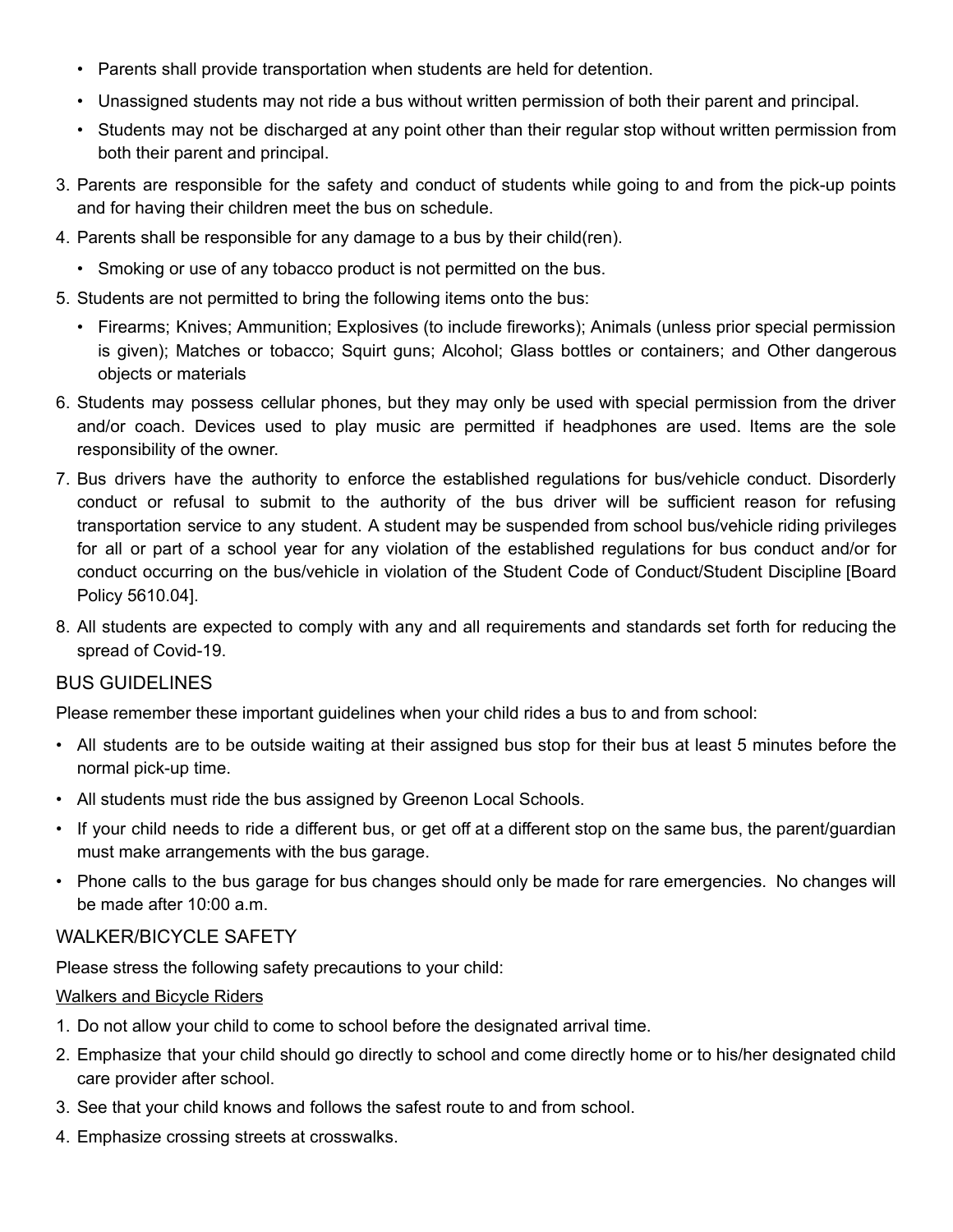5. Make sure your child understands bicycle and highway safety.

#### PLAYGROUND

All students are expected to go outside for recess unless the parent or guardian sends a note stating a legitimate health reason. Outside play will occur whenever the temperature is above 30 degrees, (with a wind chill factor), and other weather conditions permit. Safety is a prime concern on the playground. Teachers will review the playground rules each year.

#### COMPUTER/INTERNET ACCEPTABLE USE POLICY

Greenon Local School District's networks are to be used in a responsible, efficient, ethical, and legal manner and in support of the educational objectives and student behavior guidelines of the District. General school rules for behavior and communications apply.

Transmission of any material in violation of any Federal or state regulation is prohibited.

Unacceptable uses include, but are not limited to, the following:

- Violating copyright laws
- Reposing (forwarding) personal communications without the author's prior consent
- Using or viewing threatening or obscene material
- Utilizing the network for commercial purposes
- Providing political or campaign information

#### NETWORK ETIQUETTE

Users must adhere to the rules of network etiquette which include, but are not limited to, the following:

- Be polite; rudeness is never acceptable
- Use appropriate language; do not swear, use vulgarities, or any other abusive or inappropriate language
- Do not reveal personal information about yourself or anyone else (i.e. address, phone number) to anyone at any time
- Never reveal credit, checking account information, or social security account numbers across the Internet
- Do not disrupt the use of the network
- Do not attempt to gain unauthorized access to any computers or systems either within the district or remotely located

#### **Security**

Attempts to access any computer system using login information that is not your own or sharing your password with any other user will result in cancellation of privileges. If a security problem is identified, notify the system administrator at the school. Do not demonstrate the problems to other users. Note that electronic mail is not guaranteed to be private. System operators have access to all mail and any messages relating to or in support of illegal activities may be reported to law enforcement authorities.

#### **Vandalism**

Vandalism will result in cancellation of user privileges and school disciplinary action. Vandalism is defined as any malicious attempt to harm or destroy equipment, programs, and/or the data belonging to anyone connected to the server and/or Internet. This includes, but is not limited to, uploading, creating, or transmitting computer viruses.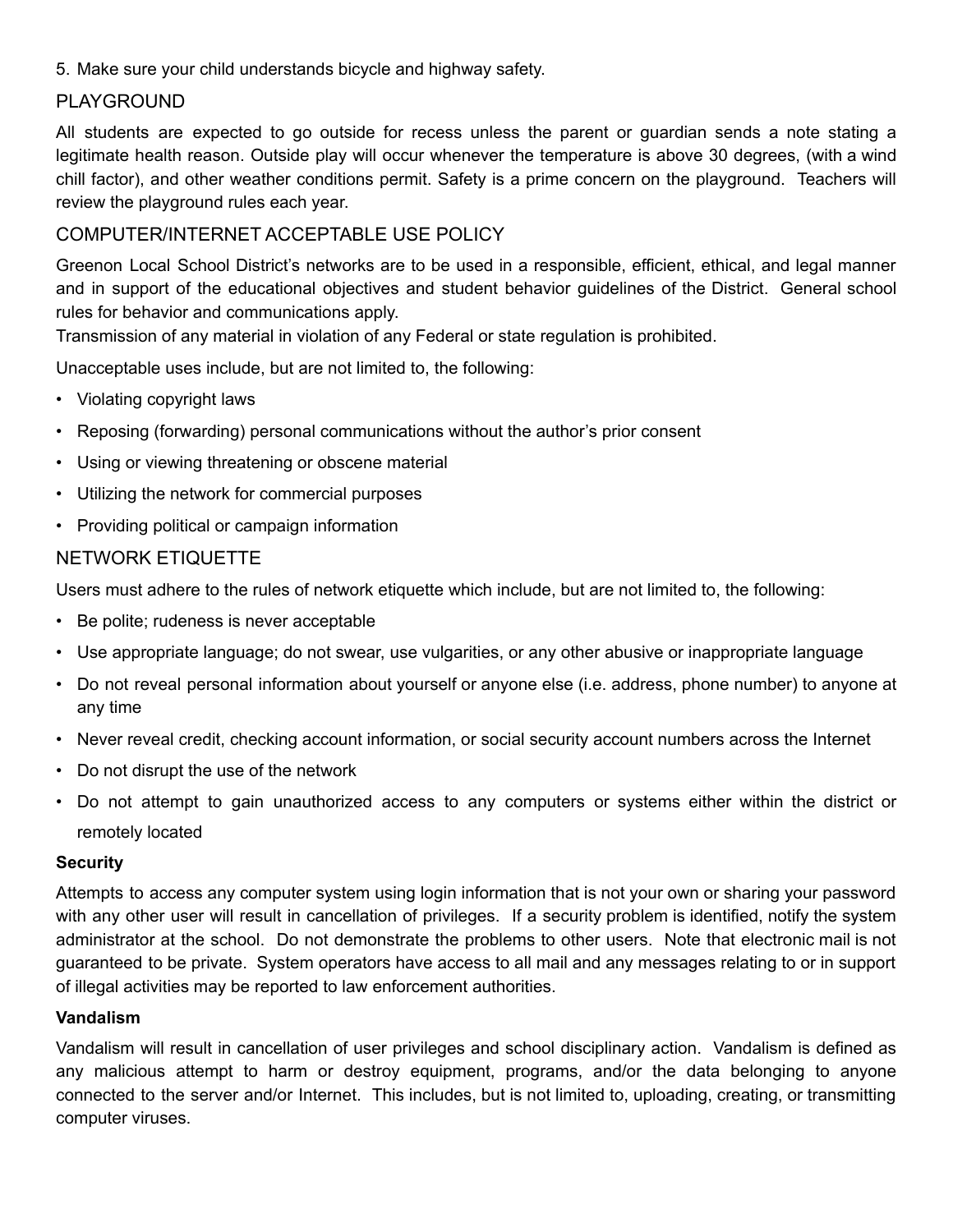#### **Privacy**

Network administrators may review files and communications to maintain system integrity and to ensure that users are using the system responsibly. Users should not assume that files stored on District servers and hard drives of personal computers will always be private. Network administrators will conduct themselves professionally and will make no intentional attempts to violate reasonable levels of privacy unless it becomes necessary to investigate inappropriate use or criminal activity.

#### **Penalties**

Violations of any of the above guidelines may result in any or all of the following sanctions:

- 1. Loss of access to technological resources
- 2. Notification of parents or guardians
- 3. Additional disciplinary action may be determined at the building level in line with the Student Code of **Conduct**
- 4. When applicable, law enforcement agencies will be notified

#### **Disclaimer**

The Greenon Local School District will not be responsible for any damages suffered, including loss of data resulting from delays, non-deliveries, service interruptions, or inaccurate information. The user accepts personal responsibility for any information obtained or delivered via the network, including the sharing of personal information such as home address, checking account, and credit card information.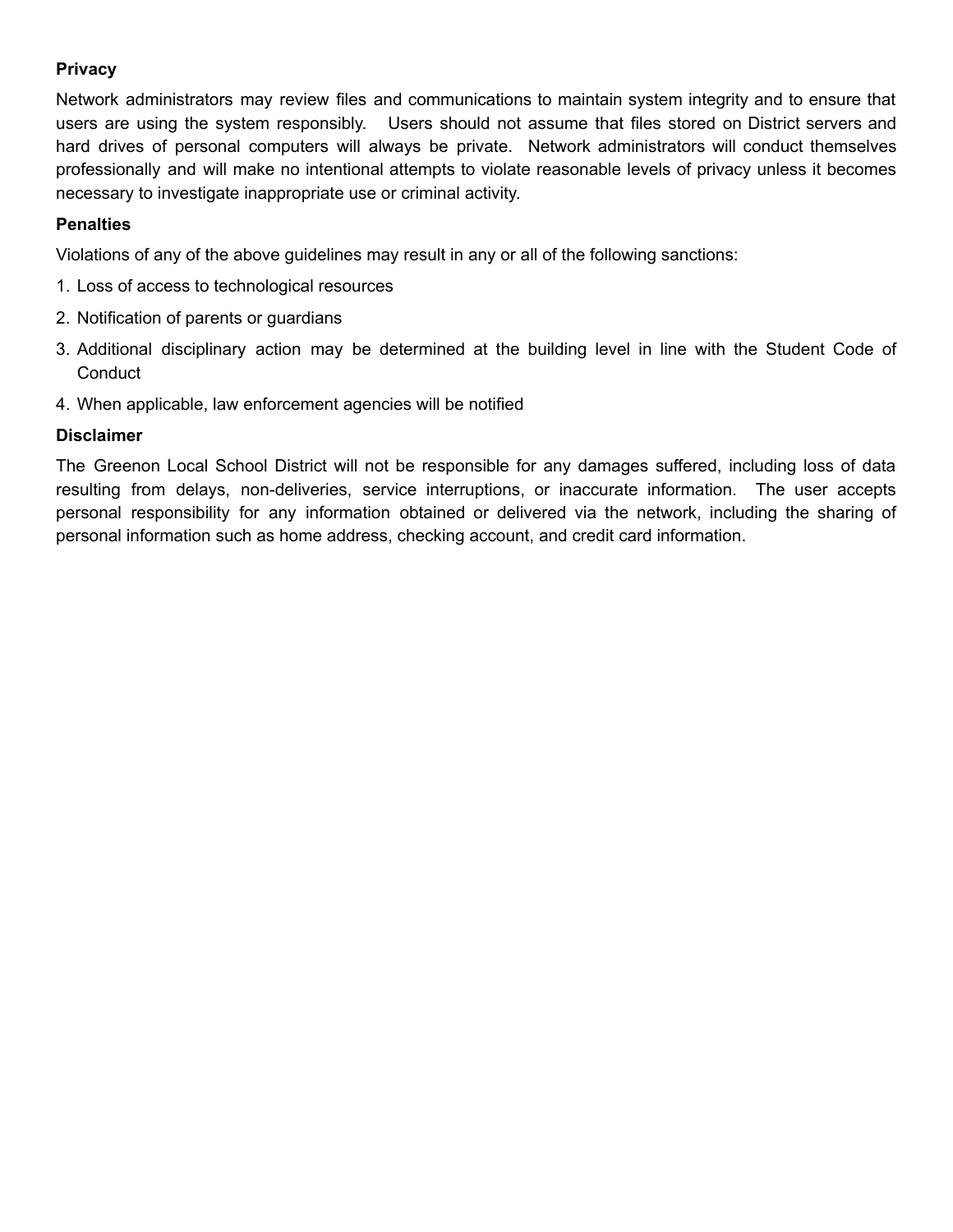GREENON LOCAL SCHOOL DISTRICT BOARD OF EDUCATION

120 South Xenia Dr. Enon, OH 45323 (937) 864-1202 Mr. Darrin Knapke, Superintendent Mr. Brad McKee, Treasurer

#### **GREENON LOCAL SCHOOLS**

**K-6 ELEMENTARY**

**510 Enon-Xenia Road Enon, OH 45323 937-864-7348**

**7-12 GREENON JR. & SR. HIGH SCHOOL**

**510 Enon-Xenia Road Enon, OH 45323 937-864-7348**